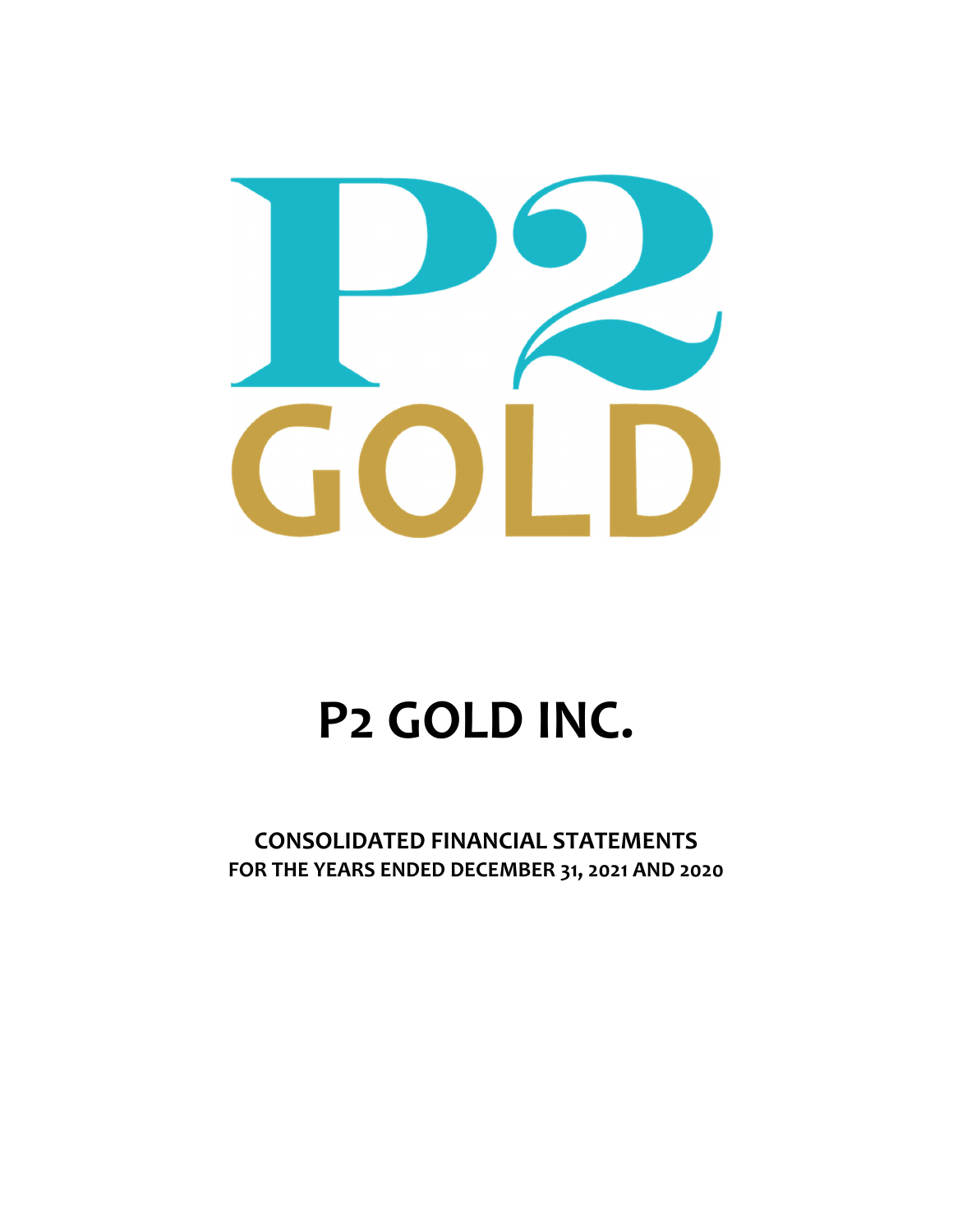

# Independent auditor's report

To the Shareholders of P2 Gold Inc.

#### **Our opinion**

In our opinion, the accompanying consolidated financial statements present fairly, in all material respects, the financial position of P2 Gold Inc. and its subsidiaries (together, the Company) as at December 31, 2021 and 2020, and its financial performance and its cash flows for the years then ended in accordance with International Financial Reporting Standards as issued by the International Accounting Standards Board (IFRS).

#### **What we have audited**

The Company's consolidated financial statements comprise:

- the consolidated statements of financial position as at December 31, 2021 and 2020;
- the consolidated statements of loss and comprehensive loss for the years then ended;
- the consolidated statements of cash flows for the years then ended;
- the consolidated statements of changes in equity for the years then ended; and
- the notes to the consolidated financial statements, which include significant accounting policies and other explanatory information.

# **Basis for opinion**

We conducted our audit in accordance with Canadian generally accepted auditing standards. Our responsibilities under those standards are further described in the *Auditor's responsibilities for the audit of the consolidated financial statements* section of our report.

We believe that the audit evidence we have obtained is sufficient and appropriate to provide a basis for our opinion.

#### **Independence**

We are independent of the Company in accordance with the ethical requirements that are relevant to our audit of the consolidated financial statements in Canada. We have fulfilled our other ethical responsibilities in accordance with these requirements.

PricewaterhouseCoopers LLP PricewaterhouseCoopers Place, 250 Howe Street, Suite 1400, Vancouver, British Columbia, Canada V6C 3S7 T: +1 604 806 7000, F: +1 604 806 7806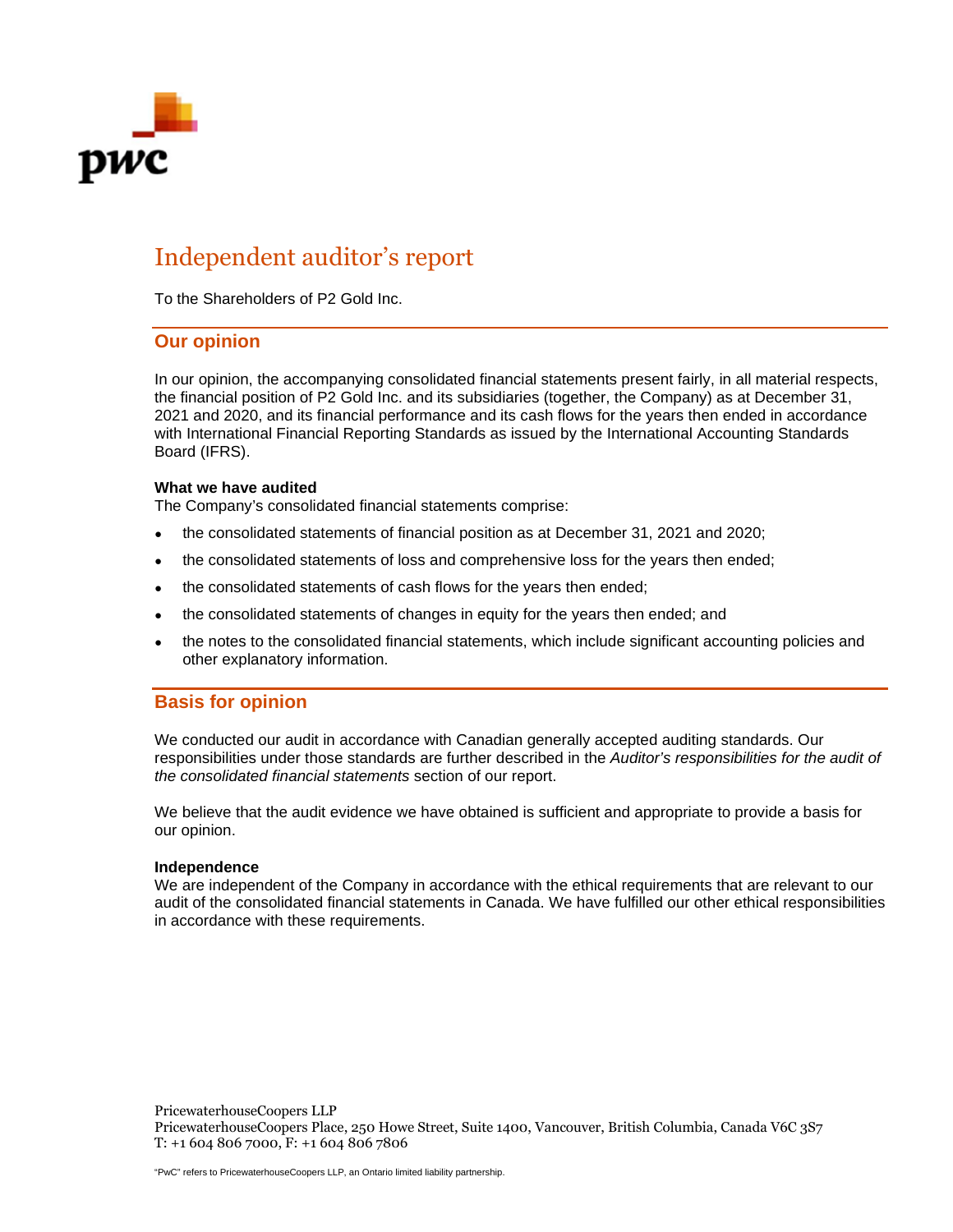

# **Material uncertainty related to going concern**

We draw attention to Note 1 in the consolidated financial statements, which describes events or conditions that indicate the existence of a material uncertainty that may cast significant doubt about the Company's ability to continue as a going concern. Our opinion is not modified in respect of this matter.

# **Other information**

Management is responsible for the other information. The other information comprises the Management's Discussion and Analysis.

Our opinion on the consolidated financial statements does not cover the other information and we do not express any form of assurance conclusion thereon.

In connection with our audit of the consolidated financial statements, our responsibility is to read the other information identified above and, in doing so, consider whether the other information is materially inconsistent with the consolidated financial statements or our knowledge obtained in the audit, or otherwise appears to be materially misstated.

If, based on the work we have performed, we conclude that there is a material misstatement of this other information, we are required to report that fact. We have nothing to report in this regard.

# **Responsibilities of management and those charged with governance for the consolidated financial statements**

Management is responsible for the preparation and fair presentation of the consolidated financial statements in accordance with IFRS, and for such internal control as management determines is necessary to enable the preparation of consolidated financial statements that are free from material misstatement, whether due to fraud or error.

In preparing the consolidated financial statements, management is responsible for assessing the Company's ability to continue as a going concern, disclosing, as applicable, matters related to going concern and using the going concern basis of accounting unless management either intends to liquidate the Company or to cease operations, or has no realistic alternative but to do so.

Those charged with governance are responsible for overseeing the Company's financial reporting process.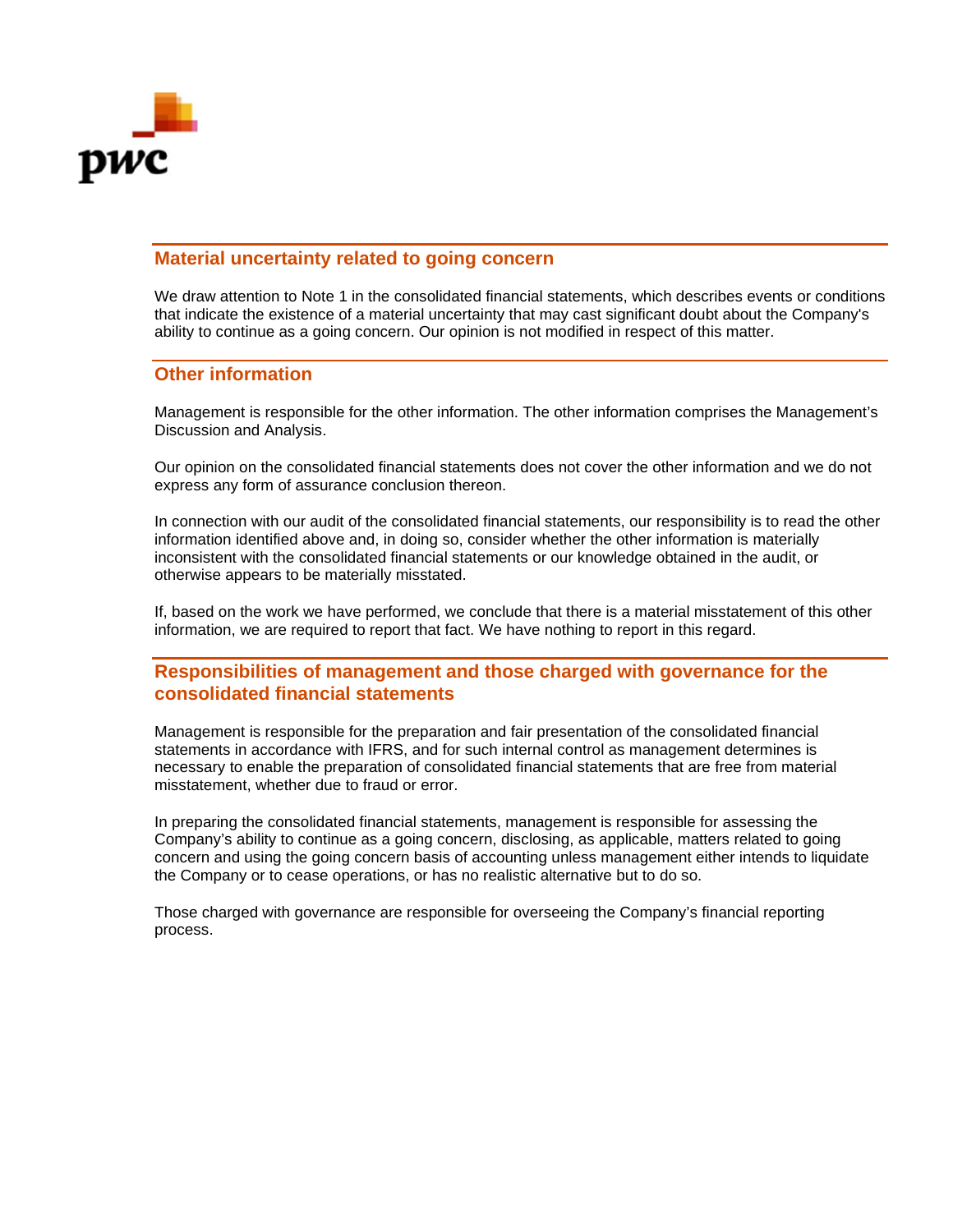

# **Auditor's responsibilities for the audit of the consolidated financial statements**

Our objectives are to obtain reasonable assurance about whether the consolidated financial statements as a whole are free from material misstatement, whether due to fraud or error, and to issue an auditor's report that includes our opinion. Reasonable assurance is a high level of assurance, but is not a guarantee that an audit conducted in accordance with Canadian generally accepted auditing standards will always detect a material misstatement when it exists. Misstatements can arise from fraud or error and are considered material if, individually or in the aggregate, they could reasonably be expected to influence the economic decisions of users taken on the basis of these consolidated financial statements.

As part of an audit in accordance with Canadian generally accepted auditing standards, we exercise professional judgement and maintain professional skepticism throughout the audit. We also:

- Identify and assess the risks of material misstatement of the consolidated financial statements, whether due to fraud or error, design and perform audit procedures responsive to those risks, and obtain audit evidence that is sufficient and appropriate to provide a basis for our opinion. The risk of not detecting a material misstatement resulting from fraud is higher than for one resulting from error, as fraud may involve collusion, forgery, intentional omissions, misrepresentations, or the override of internal control.
- Obtain an understanding of internal control relevant to the audit in order to design audit procedures that are appropriate in the circumstances, but not for the purpose of expressing an opinion on the effectiveness of the Company's internal control.
- Evaluate the appropriateness of accounting policies used and the reasonableness of accounting estimates and related disclosures made by management.
- Conclude on the appropriateness of management's use of the going concern basis of accounting and, based on the audit evidence obtained, whether a material uncertainty exists related to events or conditions that may cast significant doubt on the Company's ability to continue as a going concern. If we conclude that a material uncertainty exists, we are required to draw attention in our auditor's report to the related disclosures in the consolidated financial statements or, if such disclosures are inadequate, to modify our opinion. Our conclusions are based on the audit evidence obtained up to the date of our auditor's report. However, future events or conditions may cause the Company to cease to continue as a going concern.
- Evaluate the overall presentation, structure and content of the consolidated financial statements, including the disclosures, and whether the consolidated financial statements represent the underlying transactions and events in a manner that achieves fair presentation.
- Obtain sufficient appropriate audit evidence regarding the financial information of the entities or business activities within the Company to express an opinion on the consolidated financial statements. We are responsible for the direction, supervision and performance of the group audit. We remain solely responsible for our audit opinion.

We communicate with those charged with governance regarding, among other matters, the planned scope and timing of the audit and significant audit findings, including any significant deficiencies in internal control that we identify during our audit.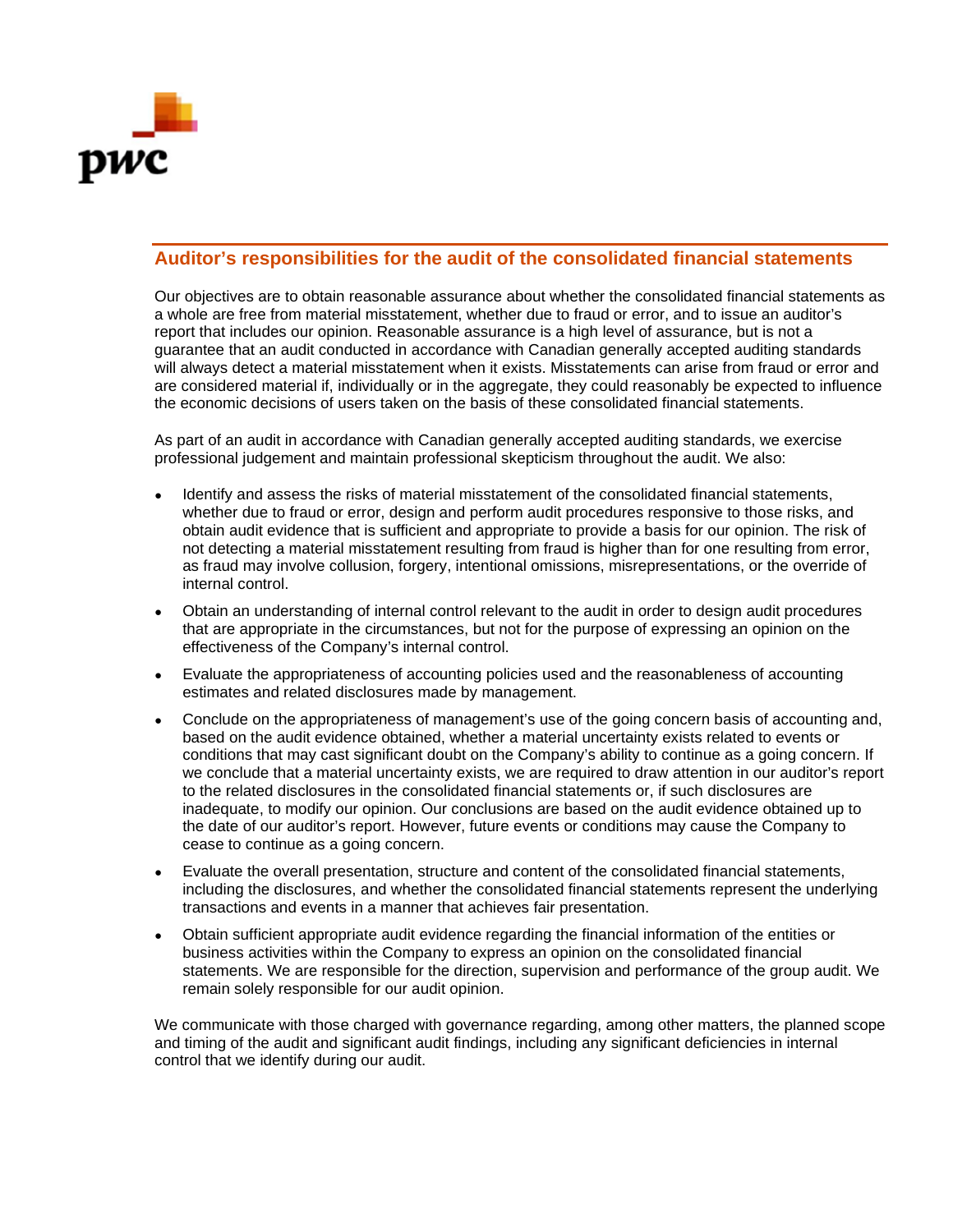

We also provide those charged with governance with a statement that we have complied with relevant ethical requirements regarding independence, and to communicate with them all relationships and other matters that may reasonably be thought to bear on our independence, and where applicable, related safeguards.

The engagement partner on the audit resulting in this independent auditor's report is Mark Patterson.

#### **/s/PricewaterhouseCoopers LLP**

Chartered Professional Accountants

Vancouver, British Columbia March 17, 2022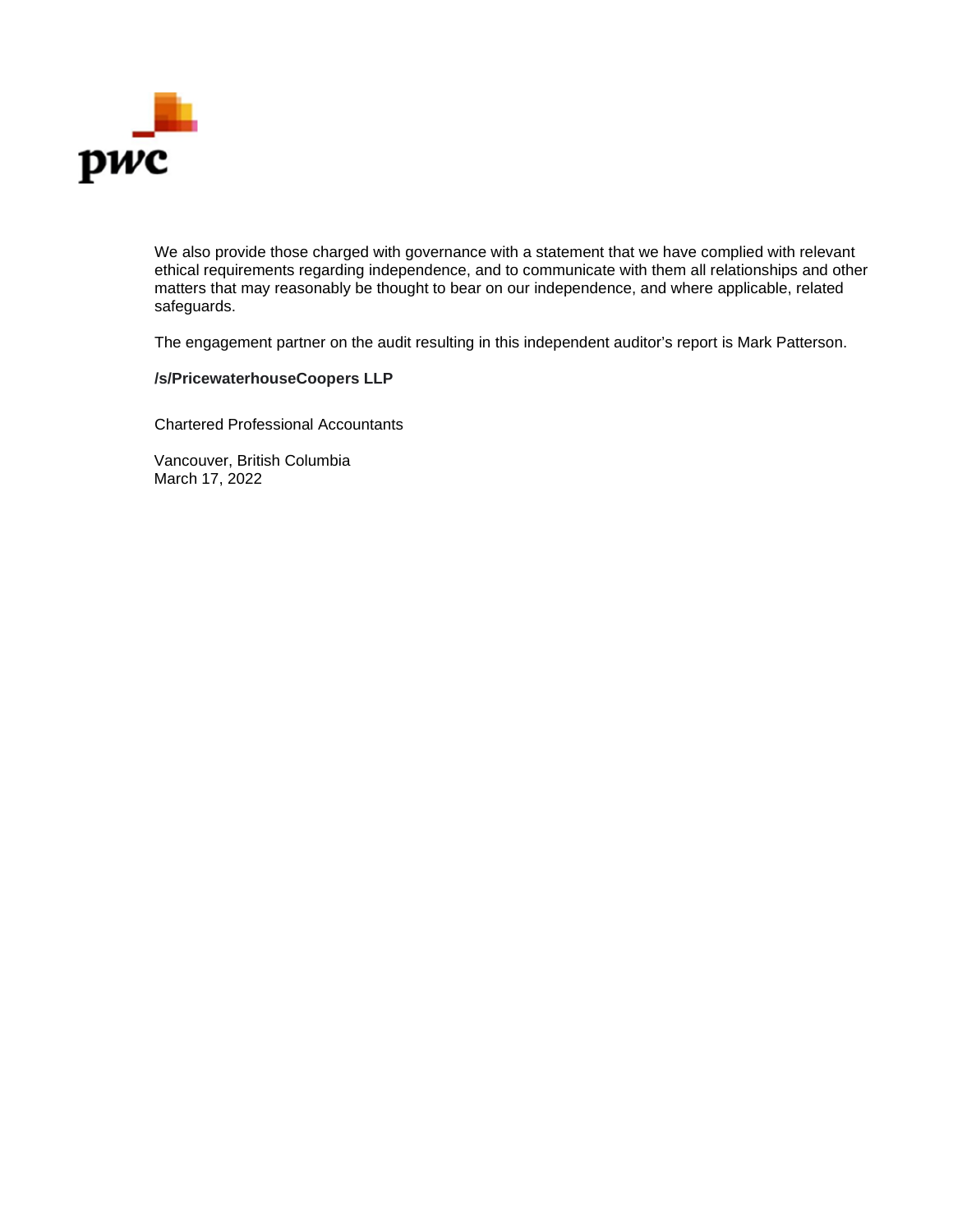

|                                                            | Note         |    | December 31,     | December 31, |  |
|------------------------------------------------------------|--------------|----|------------------|--------------|--|
|                                                            |              |    | 2021             | 2020         |  |
| <b>ASSETS</b>                                              |              |    |                  |              |  |
| <b>Current assets</b>                                      |              |    |                  |              |  |
| Cash and cash equivalents                                  |              | \$ | 7,796,236<br>-\$ | 1,634,964    |  |
| Receivables and other                                      | 6            |    | 202,781          | 225,402      |  |
|                                                            |              |    | 7,999,017        | 1,860,366    |  |
| <b>Non-current assets</b>                                  |              |    |                  |              |  |
| Restricted cash                                            | 7            |    | 146,603          |              |  |
| Property, plant and equipment                              | 8            |    | 306,493          |              |  |
| <b>Total assets</b>                                        |              | \$ | 8,452,113<br>\$  | 1,860,366    |  |
| <b>LIABILITIES</b>                                         |              |    |                  |              |  |
| <b>Current liabilities</b>                                 |              |    |                  |              |  |
| Accounts payable and accrued liabilities                   | 9            | \$ | 418,825<br>-\$   | 118,007      |  |
| Current portion of lease obligations                       | 10           |    | 117,620          |              |  |
| Current portion of acquisition liabilities - Gabbs Project | 11           |    | 4,885,095        |              |  |
| Flow-through share premium liability                       |              |    | 1,425,728        |              |  |
|                                                            |              |    | 6,847,268        | 118,007      |  |
| <b>Non-current liabilities</b>                             |              |    |                  |              |  |
| Lease obligations                                          | 10           |    | 133,446          |              |  |
| Acquisition liabilities - Gabbs Project                    | 11           |    | 5,918,567        |              |  |
|                                                            |              |    | 12,899,281       | 118,007      |  |
| <b>SHAREHOLDERS' EQUITY</b>                                |              |    |                  |              |  |
| Share capital                                              | 13           |    | 28,196,973       | 8,490,458    |  |
| Other reserves                                             | 13           |    | 2,285,635        | 948,771      |  |
| Accumulated other comprehensive income ("AOCI")            |              |    | 154,430          |              |  |
| Deficit                                                    |              |    | (35,084,206)     | (7,696,870)  |  |
|                                                            |              |    | (4, 447, 168)    | 1,742,359    |  |
| Total liabilities and shareholders' equity                 |              | \$ | 8,452,113<br>\$  | 1,860,366    |  |
| Nature of operations and going concern                     | $\mathbf{1}$ |    |                  |              |  |
| Commitments                                                | 17           |    |                  |              |  |
| Approved on behalf of the Board of Directors:              |              |    |                  |              |  |

| "Ron MacDonald"              | "Joseph Ovsenek"                      |
|------------------------------|---------------------------------------|
| Ron MacDonald                | Joseph Ovsenek                        |
| Chair of the Audit Committee | Chair of the Board, President and CEO |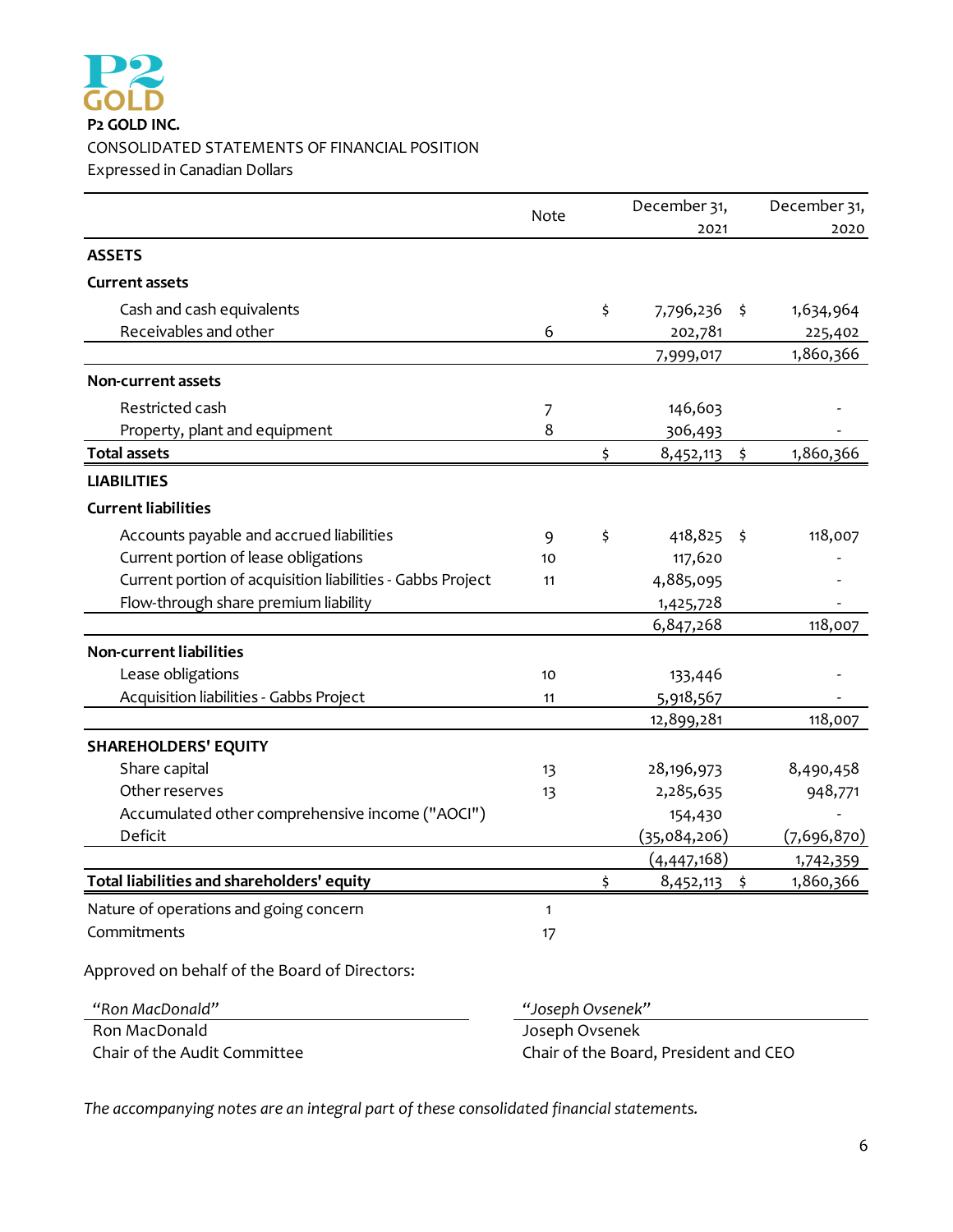|                                                                  |      |    |                    | For the year ended |  |
|------------------------------------------------------------------|------|----|--------------------|--------------------|--|
|                                                                  | Note |    | December 31,       | December 31,       |  |
|                                                                  |      |    | 2021               | 2020               |  |
| Exploration and evaluation ("E&E") expenditures                  | 11   | \$ | 24,669,173 \$      | 3,918,523          |  |
| Administrative expenses                                          |      |    |                    |                    |  |
| Share-based compensation                                         | 13   |    | 1,013,248          | 664,426            |  |
| General and administrative                                       |      |    | 837,690            | 139,666            |  |
| Professional fees                                                |      |    | 248,729            | 291,570            |  |
| Investor relations and travel                                    |      |    | 240,254            | 47,056             |  |
| Depreciation                                                     | 8    |    | 128,842            | 27,855             |  |
| Shareholder information                                          |      |    | 104,038            | 120,332            |  |
| Total administrative expenses                                    |      |    | 2,572,801          | 1,290,905          |  |
| <b>Operating loss</b>                                            |      |    | (27, 241, 974)     | (5,209,428)        |  |
| Interest and finance expense                                     | 12   |    | (500, 771)         | (1, 527)           |  |
| Gain (loss) on sale of equipment or exploration property         |      |    | 10                 | (5,378)            |  |
| Foreign exchange gain                                            |      |    | 447                |                    |  |
| Interest and finance income                                      |      |    | 4,536              | 4,012              |  |
| Loss before taxes                                                |      |    | (27,737,752)       | (5,212,321)        |  |
| Flow-through share premium recovery                              |      |    | 350,416            | 200,000            |  |
| Net loss for the year                                            |      | \$ | (27,387,336)<br>\$ | (5,012,321)        |  |
| Other comprehensive loss, net of tax                             |      |    |                    |                    |  |
| Items that may be subsequently reclassified to earnings or loss: |      |    |                    |                    |  |
| Currency translation adjustments                                 |      |    | 154,430            |                    |  |
| Comprehensive loss for the year                                  |      | \$ | (27,232,906)<br>\$ | (5,012,321)        |  |
| Loss per share - basic and diluted                               |      | \$ | $(0.56)$ \$        | (0.26)             |  |
| Weighted average number of shares outstanding                    |      |    | 49,268,191         | 19,222,112         |  |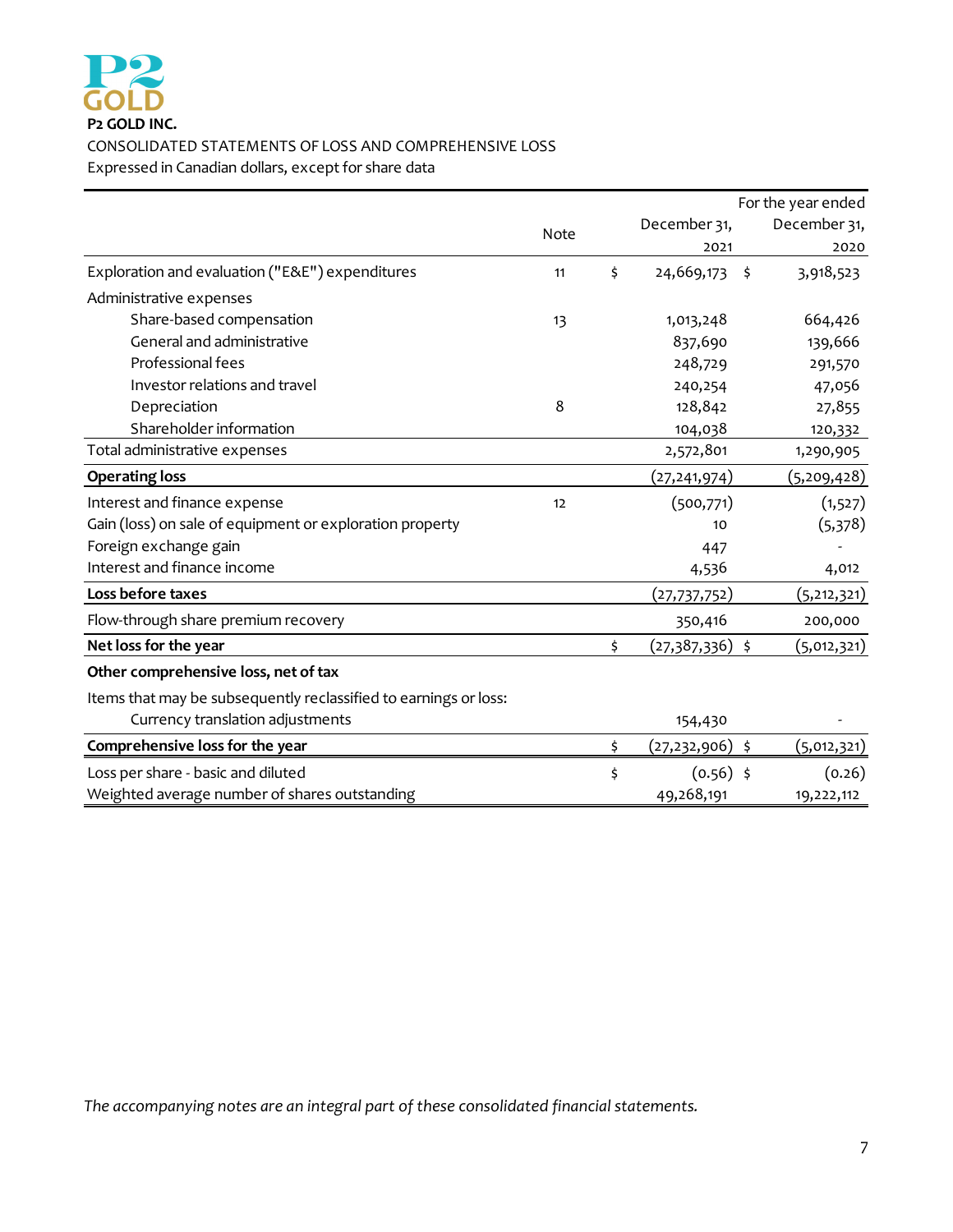

|                                                     |        |                         | For the year ended |
|-----------------------------------------------------|--------|-------------------------|--------------------|
|                                                     | Note   | December 31,            | December 31,       |
|                                                     |        | 2021                    | 2020               |
| Cash flows used in operating activities             |        |                         |                    |
| Net loss for the year                               |        | \$<br>$(27,387,336)$ \$ | (5,012,321)        |
| Items not affecting cash:                           |        |                         |                    |
| Depreciation                                        | 8      | 128,842                 | 27,855             |
| Flow-through share premium recovery                 |        | (350, 416)              | (200,000)          |
| Interest and finance expense (income), net          |        | 496,235                 | (2, 485)           |
| Loss on sale of equipment                           |        |                         | 5,378              |
| Share-based compensation                            | 13     | 1,013,248               | 664,426            |
| Shares issued for acquisition of Gabbs Project and  |        |                         |                    |
| property option payments                            | 11, 13 | 7,730,000               | 486,000            |
| Unrealized foreign exchange loss                    |        | 2,104                   |                    |
| Warrants issued for memorandum of                   |        |                         |                    |
| understanding ("MOU") agreement                     |        |                         | 461                |
| Changes in non-cash working capital items:          |        |                         |                    |
| Receivables and other assets                        |        | 22,623                  | (175, 494)         |
| Accounts payable and accrued liabilities            |        | 244,147                 | 14,413             |
| Acquisition liabilities - Gabbs Project             |        | 10,488,107              |                    |
| Net cash used in operating activities               |        | (7,612,446)             | (4, 191, 767)      |
| Cash flows used in investing activities             |        |                         |                    |
| Interest received                                   |        | 4,536                   | 4,012              |
| Proceeds from sale of equipment                     |        |                         | 24,779             |
| Purchase of property, plant and equipment           | 8      | (80, 976)               | (30, 157)          |
| Restricted cash                                     | 7      | (146,603)               |                    |
| Net cash used in investing activities               |        | (223, 043)              | (1, 366)           |
| Cash flows generated by financing activities        |        |                         |                    |
| Payment of lease obligations                        | 10     | (134,080)               | (31, 275)          |
| Proceeds from exercise of share options             |        | 56,783                  |                    |
| Proceeds from flow-through share private placements | 13     | 7,284,687               | 1,200,000          |
| Proceeds from private placement                     | 13     | 7,353,319               | 4,224,000          |
| Share issuance costs                                | 13     | (564, 755)              | (134, 965)         |
| Net cash generated by financing activities          |        | 13,995,954              | 5,257,760          |
| Increase in cash and cash equivalents for the year  |        | 6,160,465               | 1,064,627          |
| Cash and cash equivalents, beginning of year        |        | 1,634,964               | 570,337            |
| Effect of foreign exchange rate changes             |        |                         |                    |
| on cash and cash equivalents                        |        | 807                     |                    |
| Cash and cash equivalents, end of year              |        | \$<br>7,796,236<br>\$   | 1,634,964          |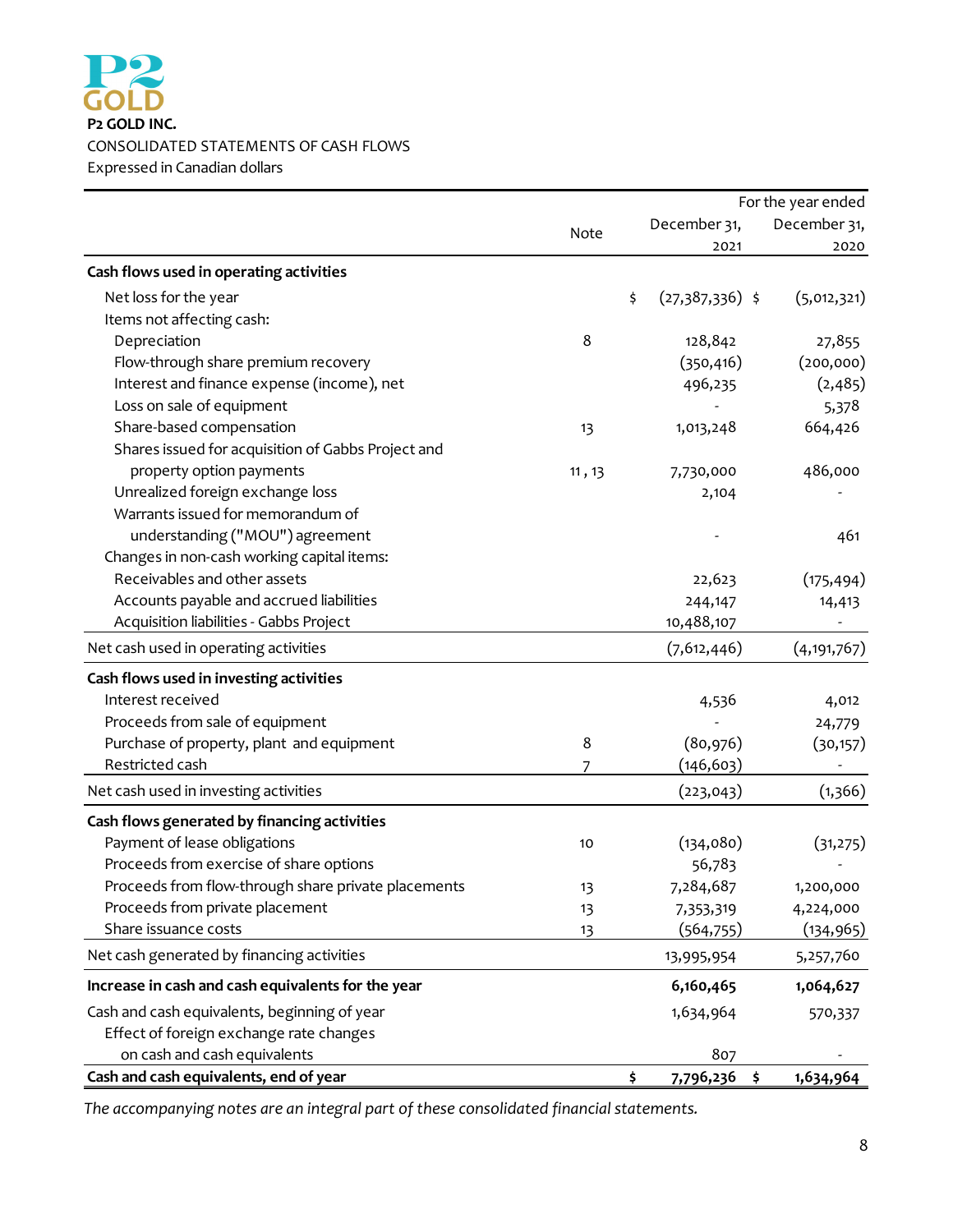# CONSOLIDATED STATEMENTS OF CHANGES IN EQUITY Expressed in Canadian dollars, except for share data

|                               | Note   | Number of<br>common<br>shares | Share<br>capital                                    | Other<br>reserves | <b>AOCI</b> | Deficit                | Total        |
|-------------------------------|--------|-------------------------------|-----------------------------------------------------|-------------------|-------------|------------------------|--------------|
| Balance - December 31, 2019   |        | 8,558,331 \$                  | 2,792,644 \$                                        | 406,663 \$        |             | $(2,684,549)$ \$<br>\$ | 514,758      |
| Private placements            | 13     | 18,160,000                    | 4,224,000                                           |                   |             |                        | 4,224,000    |
| Flow-through share            |        |                               |                                                     |                   |             |                        |              |
| private placement             | 13     | 2,000,000                     | 1,000,000                                           |                   |             |                        | 1,000,000    |
| Share issuance costs          | 13     |                               | (134, 965)                                          |                   |             |                        | (134, 965)   |
| Shares issued for             |        |                               |                                                     |                   |             |                        |              |
| property option payments      | 11, 13 | 800,000                       | 486,000                                             |                   |             |                        | 486,000      |
| Issuance of warrants          |        |                               |                                                     | 461               |             |                        | 461          |
| Expiry of warrants            | 13     |                               | 122,779                                             | (122, 779)        |             |                        |              |
| Value assigned to             |        |                               |                                                     |                   |             |                        |              |
| share options vested          | 13     |                               |                                                     | 664,426           |             |                        | 664,426      |
| Loss for the year             |        |                               |                                                     |                   |             | (5,012,321)            | (5,012,321)  |
| Balance - December 31, 2020   |        | 29,518,331 \$                 | 8,490,458 \$                                        | 948,771 \$        |             | $(7,696,870)$ \$<br>\$ | 1,742,359    |
| Private placements            | 13     | 14,319,248                    | 7,353,319                                           |                   |             |                        | 7,353,319    |
| Flow-through share            |        |                               |                                                     |                   |             |                        |              |
| private placements            | 13     | 10,855,719                    | 5,508,543                                           |                   |             |                        | 5,508,543    |
| Share issuance costs          | 13     |                               | (618, 514)                                          |                   |             |                        | (618, 514)   |
| Share issuance costs -        |        |                               |                                                     |                   |             |                        |              |
| brokers warrants              | 13     |                               | (284, 289)                                          | 284,289           |             |                        |              |
| Shares issued for acquisition |        |                               |                                                     |                   |             |                        |              |
| of Gabbs Project              | 11, 13 | 15,000,000                    | 7,500,000                                           |                   |             |                        | 7,500,000    |
| Shares issued for             |        |                               |                                                     |                   |             |                        |              |
| property option payments      | 11, 13 | 500,000                       | 230,000                                             |                   |             |                        | 230,000      |
| Issuance of warrants          | 13     |                               | (87, 515)                                           | 87,515            |             |                        |              |
| Exercise of share options     | 13     | 154,584                       | 104,971                                             | (48, 188)         |             |                        | 56,783       |
| Value assigned to             |        |                               |                                                     |                   |             |                        |              |
| share options vested          | 13     |                               |                                                     | 1,013,248         |             |                        | 1,013,248    |
| Currency translation          |        |                               |                                                     |                   |             |                        |              |
| adjustments                   |        |                               |                                                     |                   | 154,430     |                        | 154,430      |
| Loss for the year             |        |                               |                                                     |                   |             | (27,387,336)           | (27,387,336) |
| Balance - December 31, 2021   |        |                               | 70,347,882 \$ 28,196,973 \$ 2,285,635 \$ 154,430 \$ |                   |             | $(35,084,206)$ \$      | (4,447,168)  |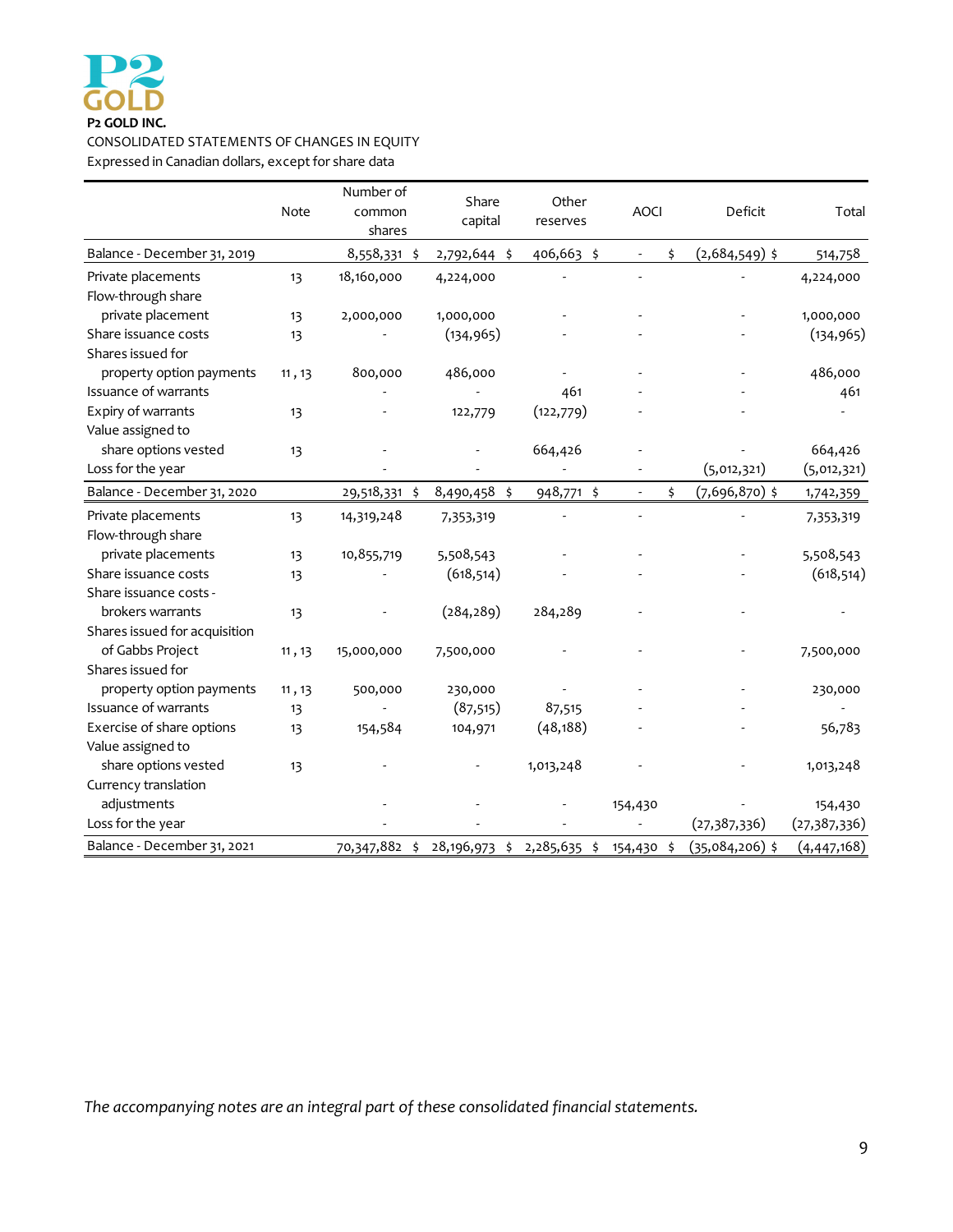

#### **1. NATURE OF OPERATIONS AND GOING CONCERN**

# **(a) Nature of operations**

P2 Gold Inc. (the "Company") was incorporated under the laws of the Canada Business Corporations Act on November 10, 2017. The Company's common shares are traded on the TSX Venture Exchange ("Exchange") under the symbol "PGLD". The address of the Company's head office is Suite 1100 – 355 Burrard Street, Vancouver, British Columbia ("BC"), Canada, V6C 2G8.

The Company is a mineral exploration company engaged in the acquisition, exploration and development of mineral resource properties primarily in BC, Canada and the western United States of America ("USA"). Currently, the Company is focused on acquiring ownership rights to these properties and financing exploration programs to identify potential mineral reserves.

The Company has not yet determined whether its mineral resource properties contain mineral reserves that are economically recoverable. The continued operation of the Company is dependent upon the preservation of its interest in its properties, the discovery of economically recoverable reserves, the ability of the Company to obtain the necessary financing to complete the exploration and development of such properties and upon future profitable production or proceeds from the disposition of such properties.

Management continues to actively monitor the potential effects of the novel coronavirus ("COVID-19") global pandemic. Any future impacts of COVID‐19 remain uncertain, however, to date, the impact of COVID‐19 on the Company has been minimal.

# **(b) Going concern assumption**

These consolidated financial statements are prepared on a going concern basis, which contemplates that the Company will be able to meets its commitments, continue operations and realize its assets and discharge its liabilities in the normal course of business for at least twelve months from December 31, 2021. The Company has incurred ongoing losses and expects to incur further losses in the advancement of its business activities. For the year ended December 31, 2021, the Company incurred a net loss of \$27,387,336 and used cash in operating activities of \$7,612,446. As at December 31, 2021, the Company had cash and cash equivalents of \$7,796,236, of which \$5,324,744 is allocated for flow‐through mining expenditures, positive working capital of \$1,151,749 and an accumulated deficit of \$35,084,206.

The Company continues to incur losses, has limited financial resources and has no current source of revenue or cash flow generated from operating activities. To address its financing requirements, the Company plans to seek financing through, but not limited to, debt financing, equity financing and strategic alliances. However, there is no assurance that such financing will be available. If adequate financing is not available or cannot be obtained on a timely basis, the Company may be required to delay, reduce the scope of or eliminate one or more of its exploration programs or relinquish some or all of its rights under the existing option and acquisition agreements.

The above factors give rise to material uncertainties that may cast significant doubt on the Company's ability to continue as a going concern.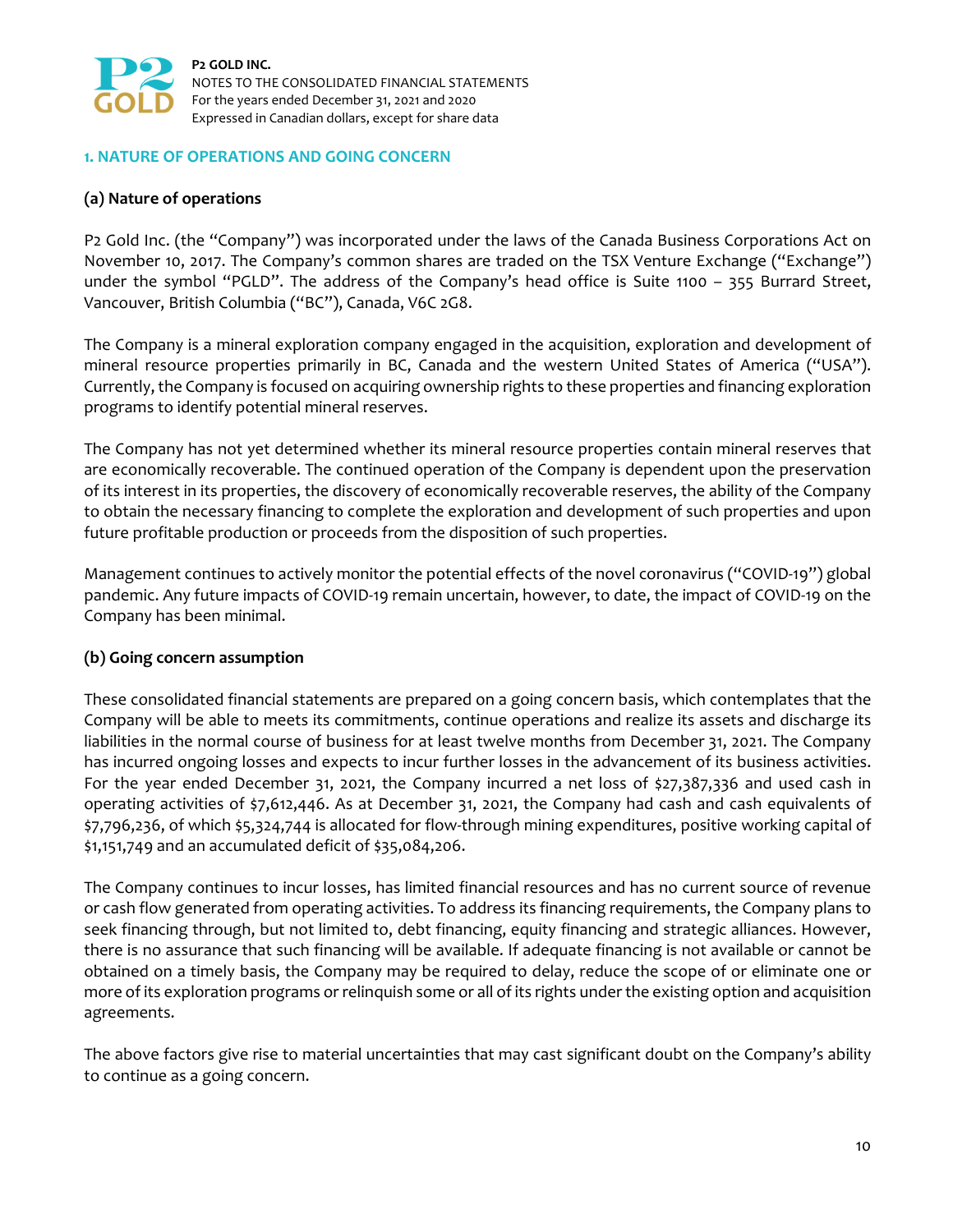

#### **1. NATURE OF OPERATIONS AND GOING CONCERN (Continued)**

If the going concern assumption were not appropriate for these consolidated financial statements, then adjustments would be necessary to the carrying values of assets, liabilities, the reported expenses and the consolidated statement of financial position classifications used. Such adjustments could be material.

# **2. BASIS OF PREPARATION**

#### **(a) Statement of compliance and basis of presentation**

These consolidated financial statements have been prepared in accordance with International Financial Reporting Standards ("IFRS") as issued by the International Accounting Standards Board ("IASB").

These consolidated financial statements have been prepared on a historical cost basis except for financial instruments classified as fair value through profit or loss ("FVTPL"), which are stated at their fair value.

These consolidated financial statements were authorized forissue by the Board of Directors on March 17, 2022.

#### **3. SIGNIFICANT ACCOUNTING POLICIES**

#### **(a) Basis of consolidation**

These consolidated financial statements include the financial statements of the Company and the entities controlled by the Company, its subsidiaries, listed in the following table:

| Name of subsidiary         | Place of incorporation | Proportion of<br>ownership interest | <b>Principal activity</b> |
|----------------------------|------------------------|-------------------------------------|---------------------------|
| P <sub>2</sub> Gabbs Inc.  | Nevada, USA            | 100%                                | Owns the Gabbs Project    |
| P <sub>2</sub> Oregon Inc. | Nevada, USA            | 100%                                | Holding company           |

Control is defined as the exposure, or rights, to variable returns from involvement with an investee and the ability to affect those returns through power over the investee. Power over an investee exists when the Company has existing rights that give the Company the ability to direct the activities that significantly affect the investee's returns. This control is generally evidenced through owning more than 50% of the voting rights or currently exercisable potential voting rights of a subsidiary's share capital. The financial statements of subsidiaries are included in the consolidated financial statements from the date that control commences until the date that control ceases.

Intercompany balances and transactions, including any unrealized income and expenses arising from intercompany transactions, are eliminated in preparing the consolidated financial statements.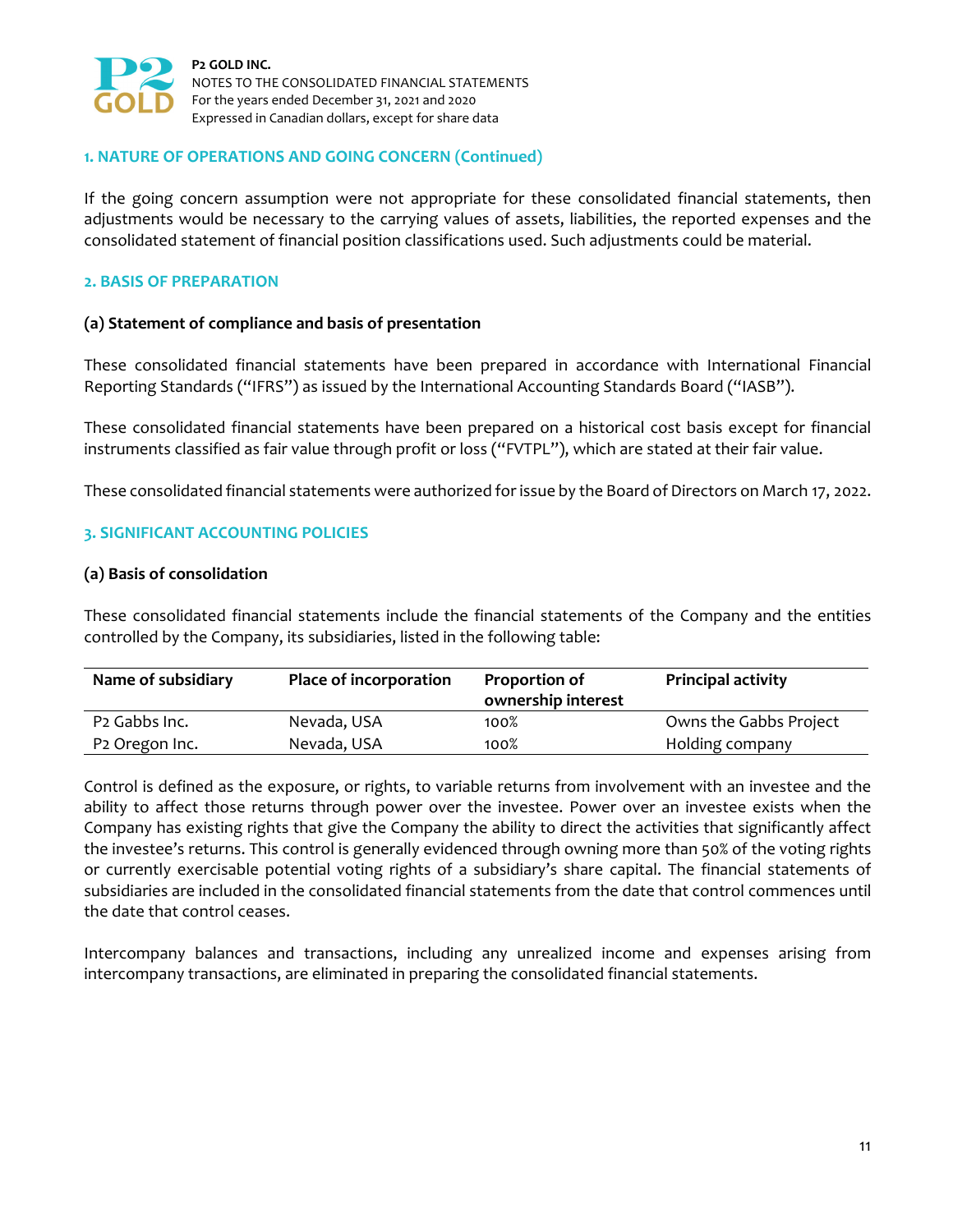

# **(b) Foreign currency translation**

# *Functional and presentation currency*

Items included in the financial statements of each consolidated entity are measured using the currency of the primary economic environment in which the entity operates (the "functional currency").

The functional currency of the parent company is the Canadian dollar ("CAD") and the functional currency of each of the Company's subsidiaries is the United States dollar ("USD" or "US\$"). The presentation currency of these consolidated financial statements is CAD.

# *Transactions and balances*

Foreign currency transactions are translated into the functional currency using exchange rates prevailing at the dates of the transactions. Foreign exchange gains and losses result from the settlement of foreign currency transactions and from the translation of monetary assets and liabilities denominated in currencies other than an entity's functional currency. These gains (losses) are recognized in the statement of loss. Non-monetary items that are measured in terms of historical cost in a foreign currency are translated using the exchange rates as at the date of the initial transactions.

#### *Translation of foreign operations into the presentation currency*

The results of operations and statements of financial position of all the Company's subsidiaries with functional currencies different from the presentation currency are translated into the presentation currency as follows:

- Assets and liabilities are translated into CAD using the exchange rate at the statement of financial position date;
- Income and expenses are translated into CAD using the average exchange rate for the period; and
- All resulting exchange differences are recognized as a currency translation adjustment in the statement of comprehensive loss.

# **(c) Financial instruments**

# *Financial assets – Classification*

Financial assets are classified at initial recognition as either: measured at amortized cost, FVTPL or fair value through other comprehensive income ("FVOCI"). The classification depends on the Company's business model for managing the financial assets and the contractual terms which give rise to the cash flows.

For assets measured at fair value, gains (losses) will either be recorded in earnings (loss) or other comprehensive income ("OCI"). For investments in debt instruments, this will depend on the business model for which the investment is held. For investments in equity instruments that are not held for trading, this will depend on whether the Company has made an irrevocable election at the time of initial recognition to account for the equity investment at FVOCI.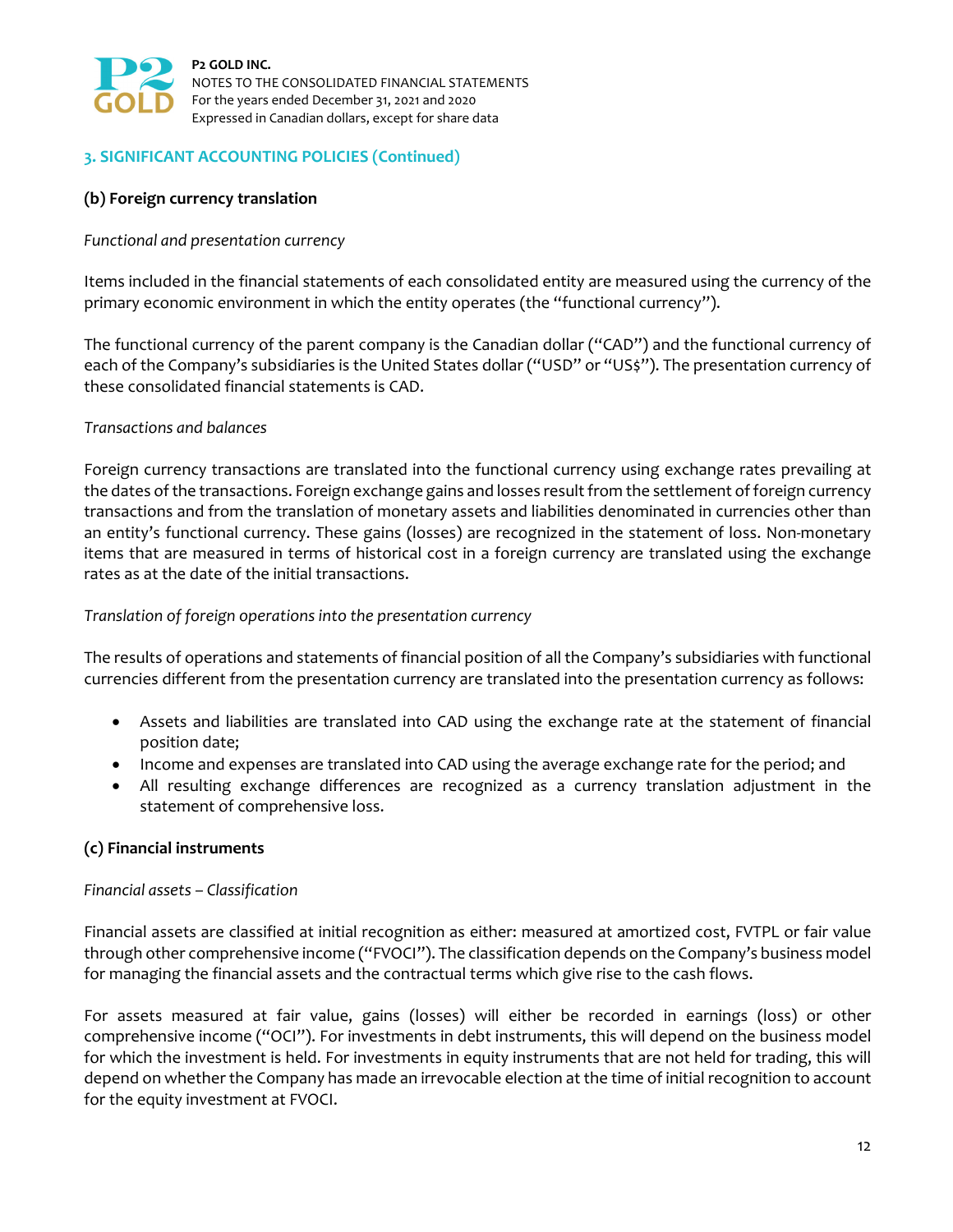

The Company reclassifies debt investments when and only when its business model for managing those assets changes.

#### *Cash and cash equivalents*

Cash and cash equivalents comprise cash holdings in business and savings accounts held at major financial institutions with an original maturity date of three months or less. Cash and cash equivalents are classified at amortized cost. Interest income is recognized by applying the effective interest rate method.

#### *Restricted cash*

Restricted cash is held by the Provincial Government of BC as collateral for reclamation bonds. Restricted cash is classified at amortized cost.

#### *Accounts payable and accrued liabilities and acquisition liabilities – Gabbs Project*

Accounts payable and accrued liabilities and the acquisition liabilities related to the Gabbs Project are recognized initially at fair value, net of any directly attributable transaction costs. Subsequent to initial recognition, these financial liabilities are held at amortized cost using the effective interest method.

# **(d) Property, plant and equipment**

Property, plant and equipment are measured at cost less accumulated depreciation and accumulated impairment losses. The initial cost of an asset is comprised of its purchase price or construction cost, any costs directly attributable to bring the asset to the location and condition necessary for it to be capable of operating in the manner intended by management and the estimated future cost of dismantling and removing the asset at the end of its useful life. The purchase price or construction cost is the fair value of consideration to acquire the asset.

Depreciation of property, plant and equipment commences when the asset has been fully commissioned and is available for its intended use.

Depreciation is calculated using the straight‐line method to allocate cost over the estimated useful lives, as follows:

| Asset class                                      | <b>Estimated useful life</b> |
|--------------------------------------------------|------------------------------|
| Light vehicles                                   | 3 – 5 years                  |
| Office and information technology related assets | 3 – 5 years                  |
| Leasehold improvements                           | Term of lease                |

Depreciation methods and estimated useful lives and residual values are reviewed annually and when facts and circumstances indicate that a review should be performed. Changes in estimates are accounted for prospectively.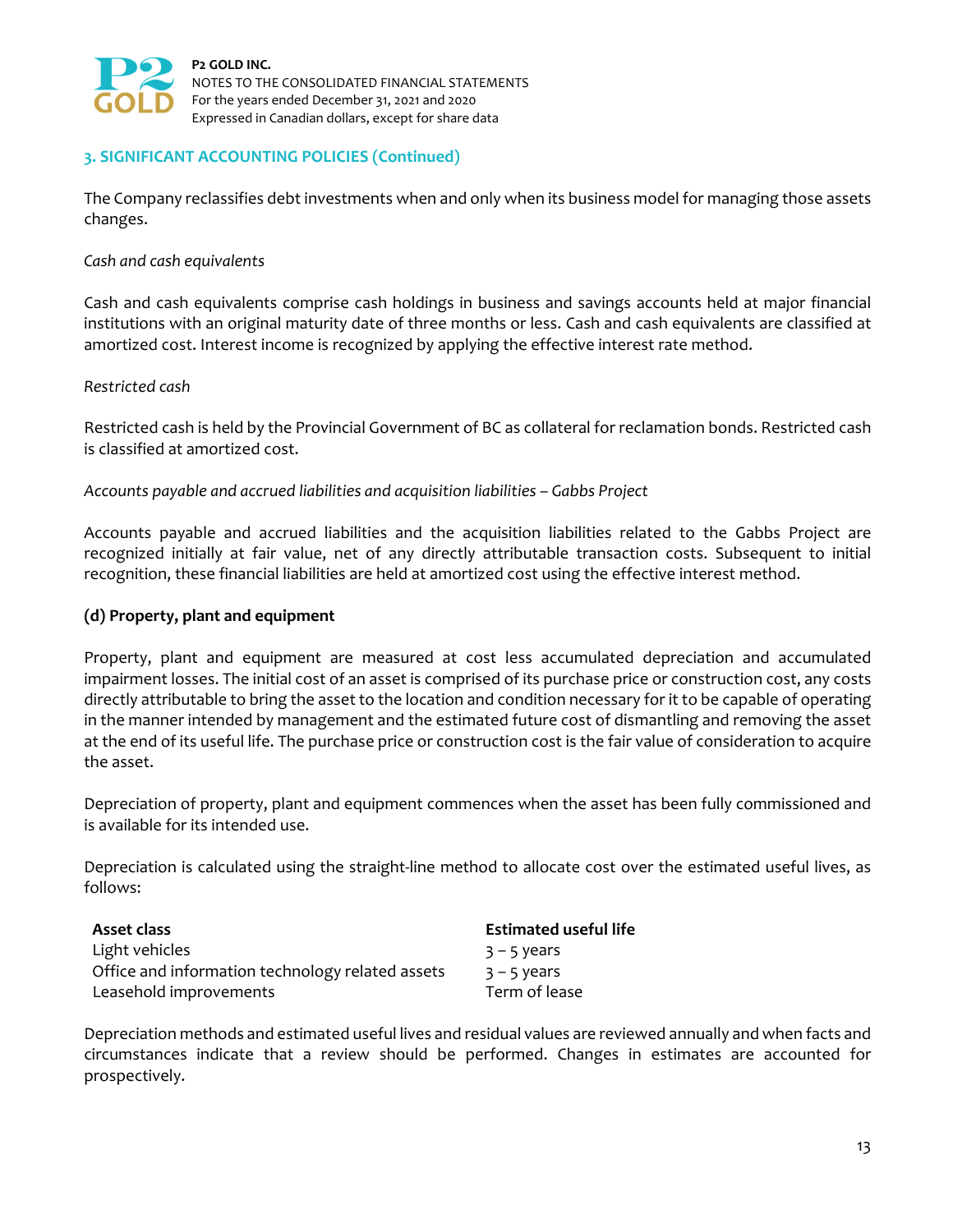

An item of property, plant and equipment is derecognized upon disposal or when no future economic benefits are expected to arise from the continued use of the asset. Any gain or loss arising on disposal of the asset, determined as the difference between the net disposal proceeds and the carrying amount of the asset, is recognized in the statement of loss.

# **(e) E&E expenditures**

All E&E expenditures are expensed to the statement of loss, including the costs of acquiring exploration stage properties.

Exploration expenditures are costs incurred in the initial search for mineral deposits with economic potential or in the process of obtaining more information about existing mineral deposits. Exploration expenditures typically include costs associated with prospecting, sampling, mapping, drilling and other work involved in searching for Mineral Resources, as defined by National Instrument 43‐101 – *Standards of Disclosure for Mineral Projects* ("NI 43‐101").

Evaluation expenditures are the costs incurred to establish the technical feasibility and commercial viability of developing mineral deposits identified through exploration activities, business combinations or asset acquisitions. Evaluation expenditures include the cost of: (i) further defining the volume and grade of deposits through drilling of core samples and other sampling techniques, trenching and sampling activities in an ore body or other forms or data acquisition; (ii) determining the optimal methods of extraction and metallurgical and treatment processes; (iii) studies related to surveying, transportation and infrastructure requirements; (iv) permitting activities; and (v) economic evaluations to determine whether development or mineralized material is commercially justified including preliminary economic assessments, pre-feasibility and final feasibility studies.

E&E expenditures are expensed until it has been determined that a property is technically feasible and commercially viable, in which case, subsequent evaluation expenditures incurred to develop a mineral property are capitalized to property, plant and equipment.

The establishment of technical feasibility and commercial viability of a mineral property is assessed based on a combination of factors, including:

- The extent to which mineral reserves and mineral resources as defined by NI 43-101 have been identified through a feasibility study or similar document;
- The results of optimization studies and further technical evaluation carried out to mitigate project risks identified in the feasibility study;
- The status of environmental permits; and
- The status of mining leases or permits.

Upon the achievement of commercial production, a mineral property is depleted using the units‐of‐production method. Units‐of‐production depletion rates are determined using gold ounces mined over the estimated proven and probable mineral reserves of the mine.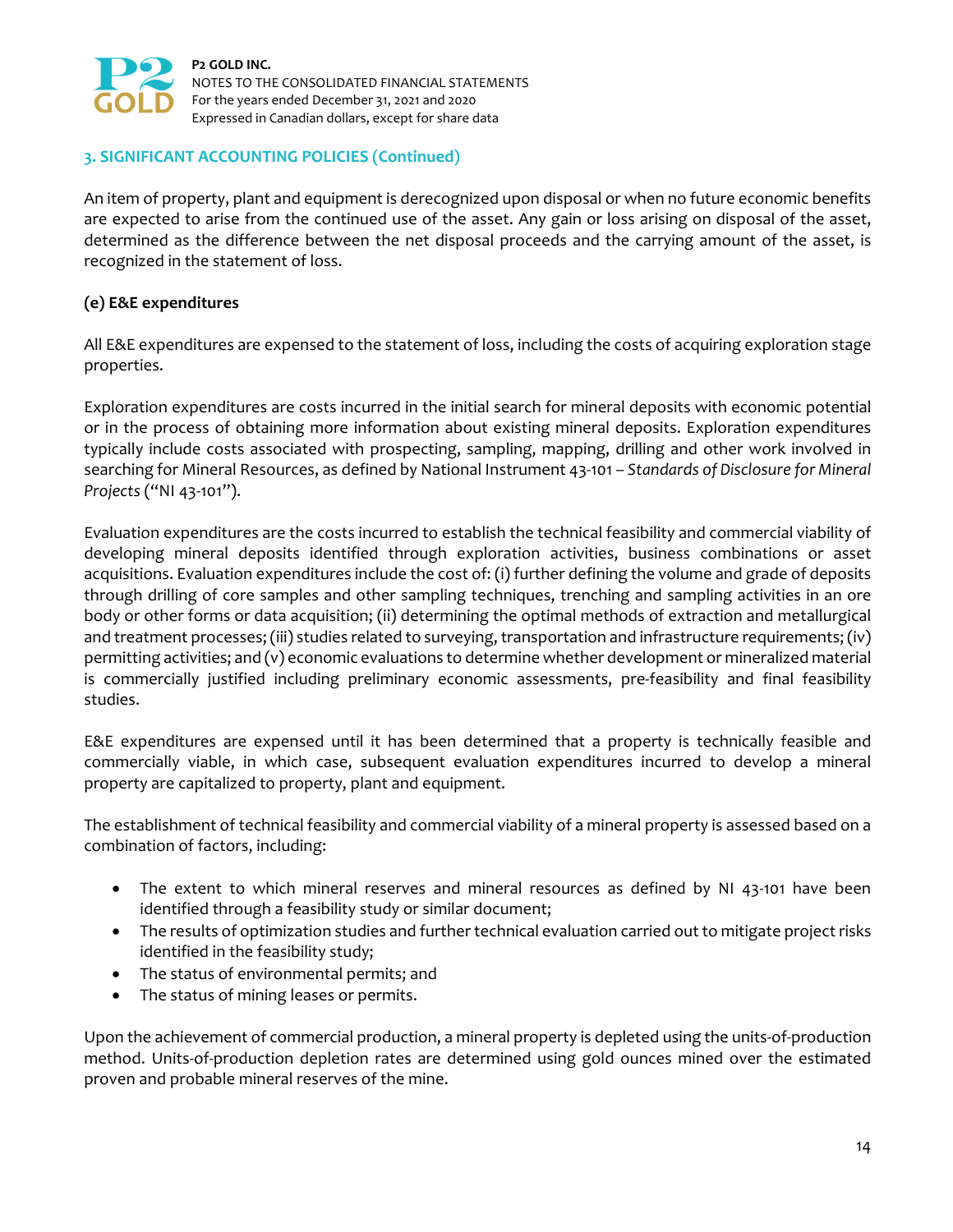

# **(f) Government incentive tax credits**

The Company incurs expenditures where government tax credits are available to offset specific expenditures incurred. These tax credits are recorded as a receivable when the amount is reliably measurable, and it is considered probable that the tax credit will be recovered.

# **(g) Leases**

At the inception of a contract, the Company assesses whether a contract is, or contains, a lease based on whether the contract conveys the right to control the use of an identified asset for a period of time in exchange for consideration. To assess whether a contract conveys the right to control the use of an identified asset, the Company assesses whether:

- The contract involves the use of an identified asset, either explicitly or implicitly, including consideration of supplier substitution rights;
- The Company has the right to obtain substantially all the economic benefits from the use of the asset throughout the period of use; and
- The Company has the right to direct the use of the asset.

The right of use ("ROU") asset is initially measured based on the initial amount of the lease obligation plus any initial direct costs incurred less any lease incentives received. The assets are depreciated to the earlier of the end of the useful life of the ROU asset or the lease term using the straight‐line method to reflect the expected pattern of consumption of the future economic benefits. The lease term includes periods covered by an option to extend if the Company is reasonably certain to exercise that option. The ROU asset is periodically reduced by impairment losses, if any, and adjusted for certain remeasurements of the lease obligation.

The lease obligation is initially measured at the present value of the lease payments that are not paid at the commencement date, discounted using the interest rate implicit in the lease or, if the rate cannot be readily determined, the Company's incremental borrowing rate. The lease obligation is measured at amortized cost using the effective interest method and remeasured when there is a change in future lease payments. Future lease payments can arise from a change in an index or rate, if there is a change in the Company's estimate of the expected payable under a residual value guarantee, or if the Company changes its assessment of whether it will exercise a purchase, extension or termination option. When the lease obligation is remeasured, a corresponding adjustment is made to the carrying amount of the ROU asset, or is recorded to the statement of loss, if the carrying amount of the ROU asset has been reduced to zero.

# **(h) Decommissioning and restoration provision**

Decommissioning and restoration provisions are recognized when there is a significant disturbance to the areas in which E&E activities have occurred and when the provision can be estimated reliably.

Decommissioning and restoration costs are estimated and discounted to their net present value and capitalized to the carrying amount of the related asset along with the recording of a corresponding liability, as soon as the obligation to incur such costs arises. The discount rate used to calculate the net present value is a pre‐tax rate of similar maturity that reflects current market assessments of time value of money and the risks specific to the liability.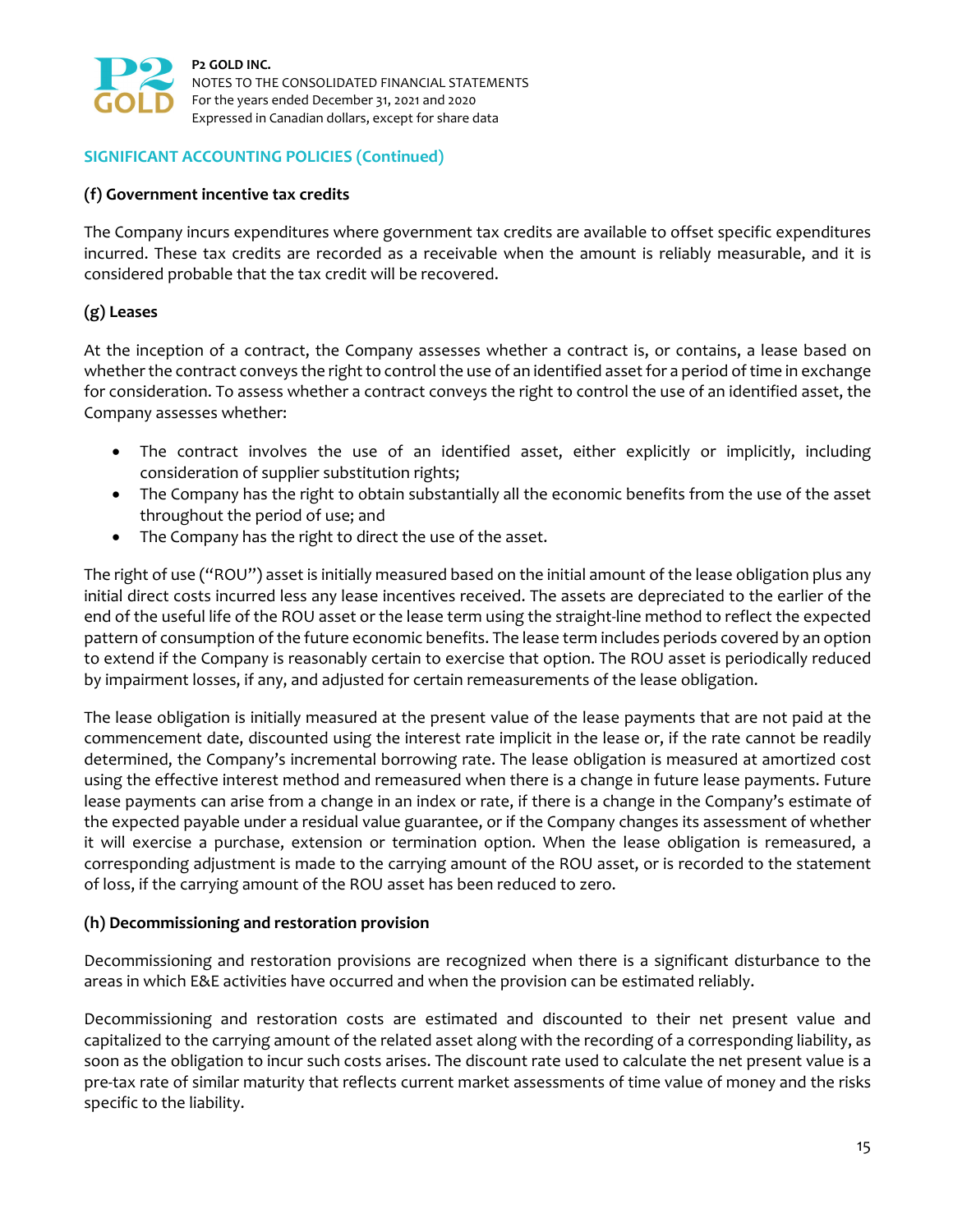

Each period, the Company reviews cost estimates and other assumptions used in the valuation of the provision to reflect events, changes in circumstances and new information available. The liability is adjusted each reporting period for the unwinding of the discount, changes to the current market‐based discount rate and for the amount or timing of the underlying cash flows needed to settle the provision.

# **(i) Income taxes**

Income tax is recognized in the statement of loss except to the extent that it relates to items recognized directly in equity, in which case it is recognized in equity.

Deferred tax is provided for temporary differences between the carrying amounts of assets and liabilities for financial reporting purposes and the amounts used for taxation purposes. Temporary differences are not provided for the initial recognition of assets or liabilities that affect neither accounting nor taxable earnings. The amount of deferred tax provided is based on the expected manner of realization or settlement of the carrying amount of assets and liabilities, using tax rates at the end of the reporting year applicable to the year of expected realization.

A deferred tax asset is recognized only to the extent that it is probable that future taxable earnings will be available against which the asset can be utilized.

Deferred tax assets and liabilities are offset when there is a legally enforceable right to set off current tax assets against current tax liabilities, when they relate to income taxes levied by the same taxation authority and when the Company intends to settle its current tax assets and liabilities on a net basis.

# **(j) Share capital**

Common shares are classified as equity. Transaction costs directly attributable to the issue of common shares, share options and warrants are recognized as a deduction from equity, net of any tax effects.

If common shares are issued as consideration for the acquisition of a mineral project, the common shares are measured at their fair value based on the quoted share price of the Company on the date the transaction is executed.

# **(k) Flow‐through common shares**

The issuance of flow‐through common shares results in the obligation to transfer the tax deductibility of the qualifying resource expenditures funded from the proceeds of the sale of such shares to the purchasers of the shares. On the issuance of such shares, the Company bifurcates the flow-through shares into: a flow-through share premium, equal to the estimated premium that investors pay for the flow-through feature, which is recognized as a liability, and share capital. As the related exploration expenditures are incurred, the Company derecognizes the premium liability and recognizes a related deferred income tax recovery.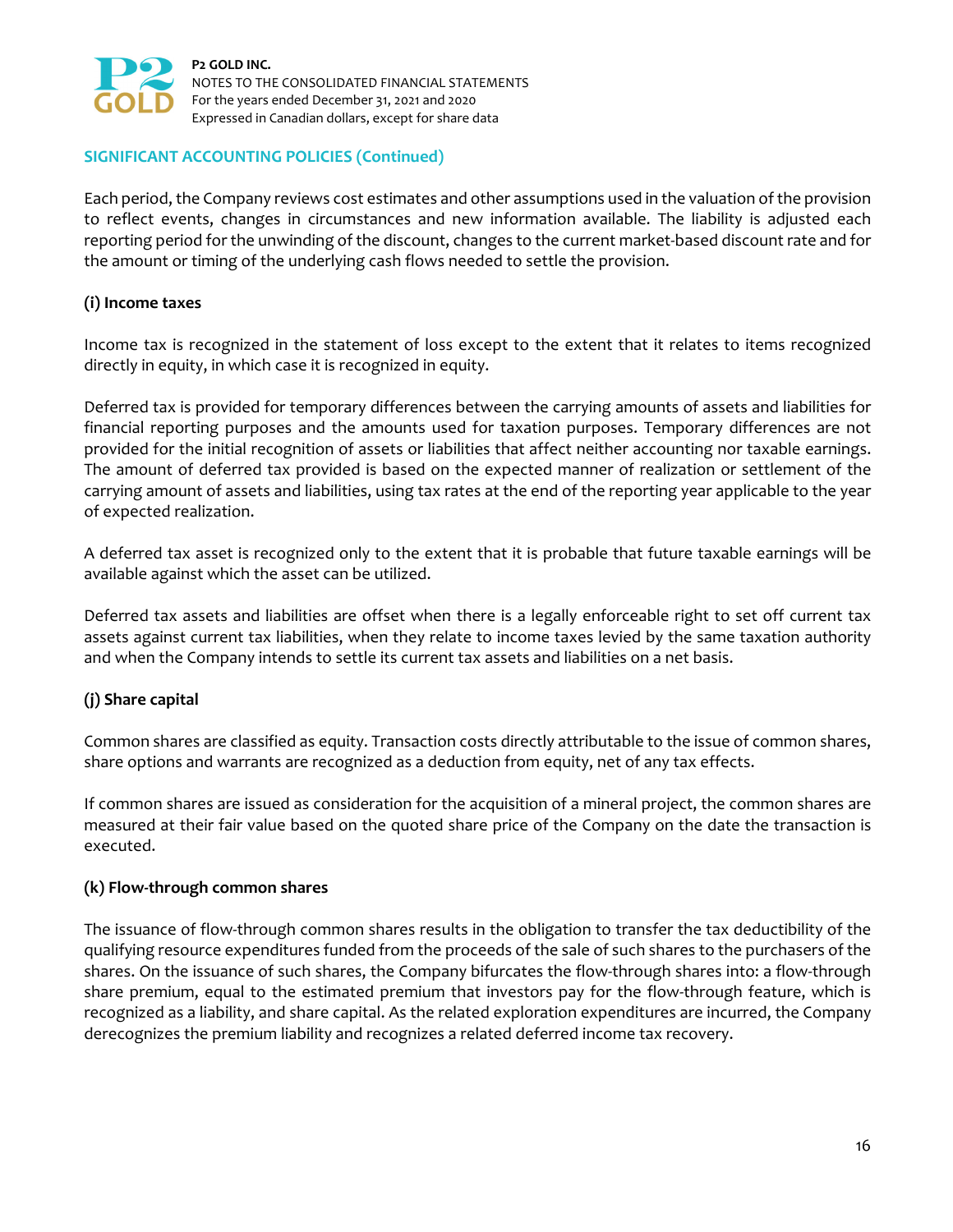

#### **(l) Share‐based payment transactions**

Options granted under the Company's equity settled share‐based option plan are measured at fair value at the date of grant and recognized as an expense with a corresponding increase to other reserves in equity. An individual is classified as an employee when the individual is an employee for legal and tax purposes (direct employee) or provides services similar to those performed by a direct employee. Equity settled share-based payment transactions with non-employees are measured at the fair value of the goods or services received. However, if the fair value cannot be estimated reliably, the share‐based payment transaction is measured at the fair value of the equity instrument granted at the date the non‐employee receives the goods or the services.

Fair value is determined using the Black‐Scholes option pricing model, which relies on estimates of the risk‐free interest rate, expected share price volatility, future dividend payments and the expected average life of the options. The fair value determined at the grant date is recognized as an expense over the vesting period in accordance with the vesting terms and conditions (graded vesting method), with a corresponding increase to other reserves in equity.

When share options are exercised, the applicable amounts of other reserves are transferred to share capital.

# **(m) Loss per share**

The Company presents loss per share data, calculated by dividing the loss attributable to common shareholders of the Company by the weighted average number of common shares outstanding during the year. Diluted loss per share is determined by adjusting the loss attributable to common shareholders and the weighted average number of common shares outstanding for the effects of all potentially dilutive common shares, including share options and warrants.

# **4. CRITICAL ACCOUNTING ESTIMATES AND JUDGMENTS**

The preparation of financial statements requires the use of accounting estimates. It also requires management to exercise judgment in the process of applying its accounting policies. Estimates and policy judgments are regularly evaluated and are based on management's experience and other factors, including expectations about future events that are believed to be reasonable under the circumstances. Actual results may differ from these estimates. Revisions to accounting estimates are recognized in the period in which the estimates are revised and in any future periods affected.

Aside from the ability to continue as a going concern (refer to note 1b), there are no sources of material estimation uncertainty which could result in material changes within the next twelve months to the carrying amounts of assets and liabilities.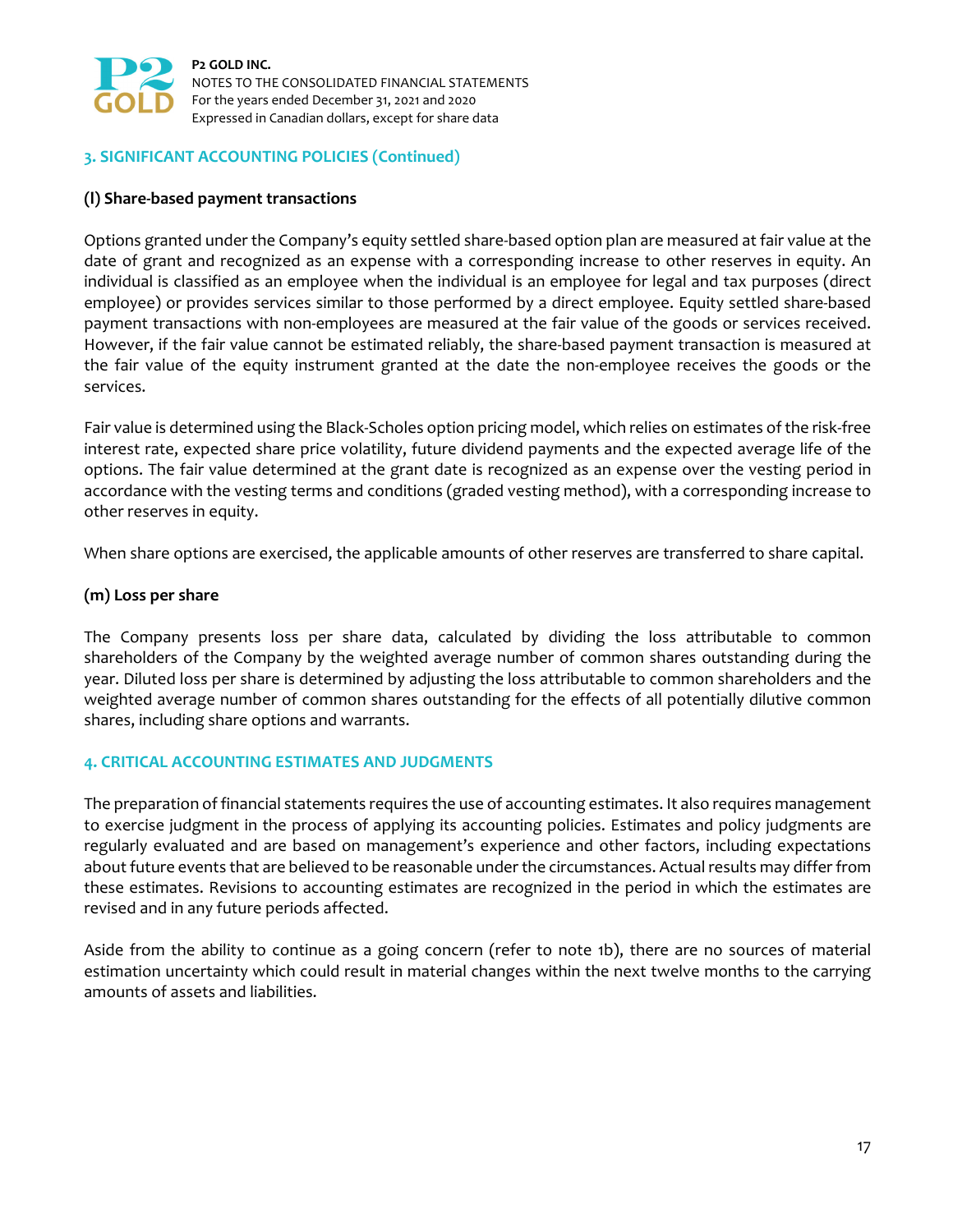

#### **5. NEW ACCOUNTING STANDARDS AND RECENT PRONOUNCEMENTS**

The following standards, amendments and interpretations have been issued but are not yet effective:

 The IASB issued an amendment to International Accounting Standard ("IAS") 16, *Property, Plant and Equipment* to prohibit the deducting from property, plant and equipment amounts received from selling items produced while bringing an asset into the location and condition necessary for it to be capable of operating in the manner intended by management. The amendment will require sales proceeds and related costs to be recognized in the statement of loss. The amendment is effective for annual reporting periods beginning on or after January 1, 2022, with earlier application permitted. The amendment will not impact the Company's business or financial statements at the time of adoption.

There are no other IFRS standards or International Financial Reporting Interpretations Committee interpretations that are not yet effective or early adopted that are expected to have any impact on the Company.

# **6. RECEIVABLES AND OTHER**

|                               | December 31, | December 31, |
|-------------------------------|--------------|--------------|
|                               | 2021         | 2020         |
| Prepaid expenses and deposits | 165,506      | 53,650       |
| Tax receivables               | 37,275       | 171,752      |
|                               | 202,781      | 225,402      |

#### **7. RESTRICTED CASH**

As at December 31, 2021, for some of its BC properties, the Company has \$146,603 of restricted cash (2020 – nil) held as security deposits with the BC Ministry of Energy, Mines and Low Carbon Innovation in relation to reclamation requirements.

As at December 31, 2021, the Company holds total surety bonds of \$40,748 in favour of the United States Department of the Interior Bureau of Land Management in support of the reclamation requirements for the Gabbs Project.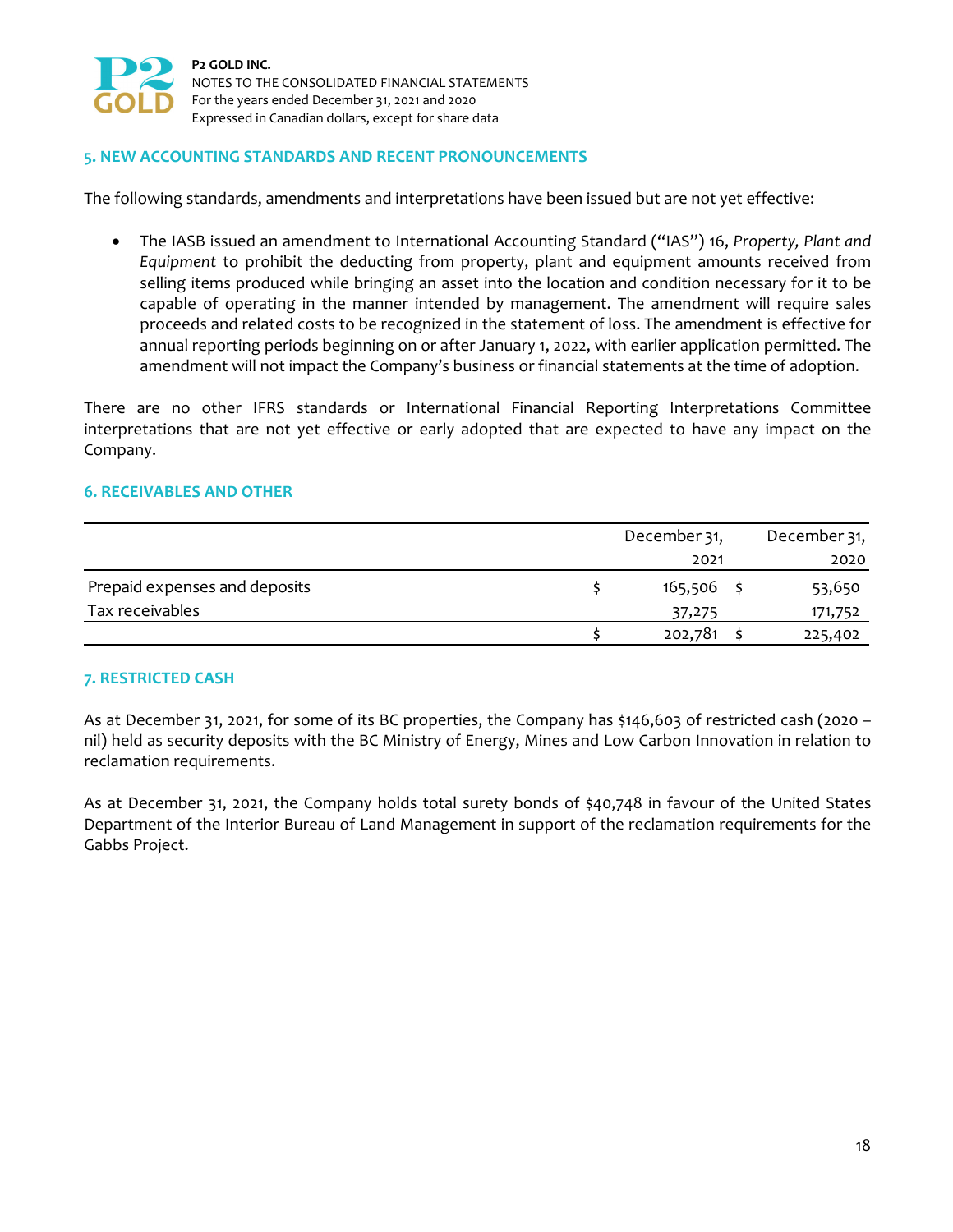

NOTES TO THE CONSOLIDATED FINANCIAL STATEMENTS For the years ended December 31, 2021 and 2020 Expressed in Canadian dollars, except for share data

# **8. PROPERTY, PLANT AND EQUIPMENT**

|                                    |    | Property, plant<br>and equipment |                    | <b>ROU</b> |               | Total     |
|------------------------------------|----|----------------------------------|--------------------|------------|---------------|-----------|
|                                    |    |                                  |                    | asset      |               |           |
| Year ended December 31, 2020       |    |                                  |                    |            |               |           |
| Cost                               |    |                                  |                    |            |               |           |
| Balance - December 31, 2019        | \$ |                                  | \$                 | 44,190     | - \$          | 44,190    |
| <b>Additions</b>                   |    |                                  |                    |            |               |           |
| Disposals                          |    |                                  |                    | (44,190)   |               | (44,190)  |
| Balance - December 31, 2020        | \$ |                                  | \$                 |            | \$            |           |
| <b>Accumulated depreciation</b>    |    |                                  |                    |            |               |           |
| Balance - December 31, 2019        | \$ |                                  | \$                 |            | \$            |           |
| Depreciation                       |    |                                  |                    | 27,855     |               | 27,855    |
| <b>Disposals</b>                   |    |                                  |                    | (27, 855)  |               | (27, 855) |
| Balance - December 31, 2020        |    |                                  |                    |            |               |           |
| Net book value - December 31, 2020 |    |                                  |                    |            |               |           |
| Year ended December 31, 2021       |    |                                  |                    |            |               |           |
| Cost                               |    |                                  |                    |            |               |           |
| Balance - December 31, 2020        | \$ |                                  | \$                 |            | \$            |           |
| <b>Additions</b>                   |    | 80,976                           |                    | 354,359    |               | 435,335   |
| Balance - December 31, 2021        | \$ | 80,976                           | $\ddot{\varsigma}$ | 354,359    | $\frac{1}{2}$ | 435,335   |
| <b>Accumulated depreciation</b>    |    |                                  |                    |            |               |           |
| Balance - December 31, 2020        | \$ |                                  | \$                 |            | \$            |           |
| Depreciation                       |    | 10,722                           |                    | 118,120    |               | 128,842   |
| Balance - December 31, 2021        | \$ | 10,722                           | \$                 | 118,120    | \$            | 128,842   |
| Net book value - December 31, 2021 | \$ | 70,254                           | \$                 | 236,239    | \$            | 306,493   |

As at December 31, 2021, the ROU asset consists of the Company's corporate head office lease which is depreciated over the term of the lease (36 months).

# **9. ACCOUNTS PAYABLE AND ACCRUED LIABILITIES**

|                            | December 31, | December 31, |
|----------------------------|--------------|--------------|
|                            | 2021         | 2020         |
| Trade payables             | 386,548      | 95,365       |
| <b>Accrued liabilities</b> | 23,540       | 22,642       |
| Payroll liabilities        | 8,737        |              |
|                            | 418,825      | 118,007      |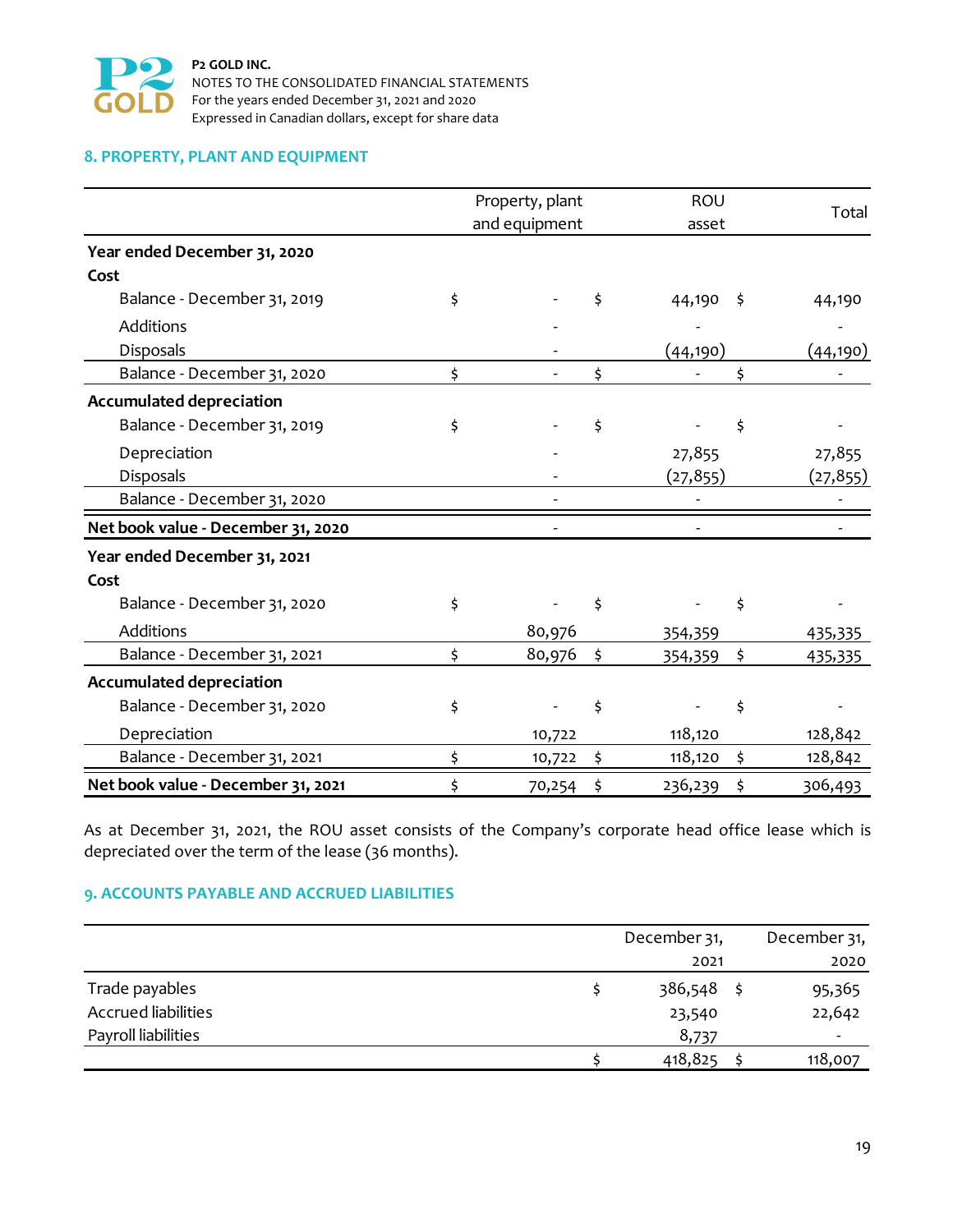

# **10. LEASE OBLIGATIONS**

As at December 31, 2021, the Company's undiscounted lease obligations consisted of the following:

|                                                  | December 31, | December 31, |
|--------------------------------------------------|--------------|--------------|
|                                                  | 2021         | 2020         |
| Gross lease obligations - minimum lease payments |              |              |
| 1 year                                           | $137,432$ \$ |              |
| 2-3 years                                        | 140,784      |              |
|                                                  | 278,216      |              |
| Future interest expense on lease obligations     | (27,150)     |              |
| Total lease obligations                          | 251,066      |              |
| Current portion of lease obligations             | (117,620)    |              |
| Non-current portion of lease obligations         | 133,446      |              |

For the year ended December 31, 2021, interest expense on the lease obligations was \$30,787 (2020 ‐ \$1,527). Total cash payments on lease obligations were \$134,080 (2020 ‐ \$31,275). To determine the ROU asset and lease obligation, the Company estimated its incremental borrowing rate to be 10.0% at inception of the lease agreement.

#### **11. E&E EXPENDITURES**

The E&E expenditures of the Company, by property, for the years ended December 31, 2021 and 2020 were as follows:

|                                                                     |                     | For the year ended |
|---------------------------------------------------------------------|---------------------|--------------------|
|                                                                     | December 31,        | December 31,       |
|                                                                     | 2021                | 2020               |
| Gabbs Project                                                       | \$<br>21,442,501 \$ |                    |
| <b>BAM Property</b>                                                 | 1,866,472           | 635,903            |
| <b>Silver Reef Property</b>                                         | 780,390             | 1,528,352          |
| <b>Todd Creek Property</b>                                          | 444,062             | 1,069,168          |
| Stockade Property                                                   | 192,571             | 218,543            |
| Natlan Property                                                     | 186,718             |                    |
| Lost Cabin Property                                                 | 104,119             | 332,961            |
| <b>Timmins Property</b>                                             | 39,128              | 133,596            |
| Prospective exploration properties                                  | 15,000              |                    |
| British Columbia Mineral Exploration Tax Credit ("BCMETC") recovery | (401,788)           |                    |
|                                                                     | \$<br>24,669,173    | 3,918,523          |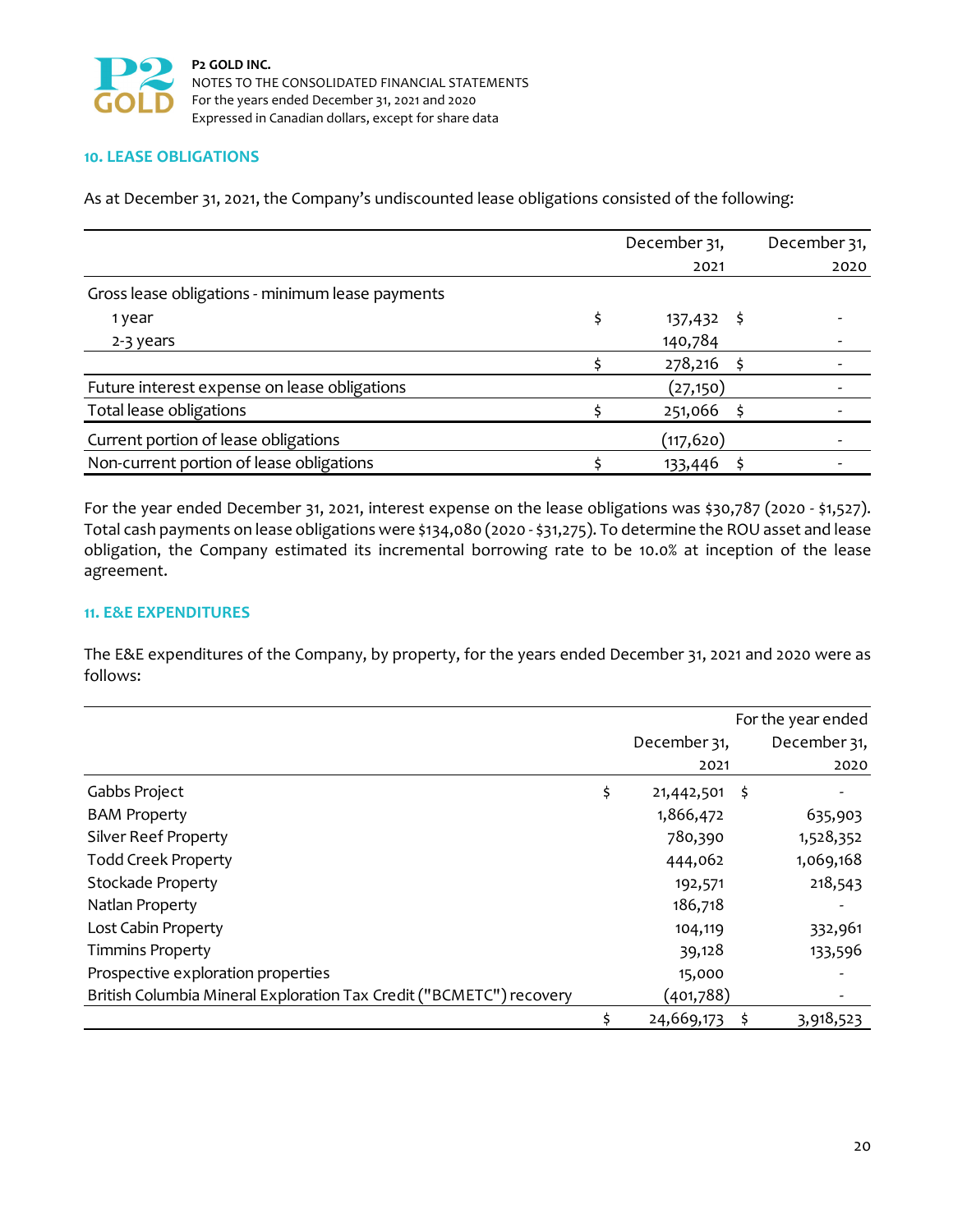

# **11. E&E EXPENDITURES (Continued)**

# **(a) Gabbs Project**

On February 22, 2021, the Company entered into an asset purchase agreement with Borealis Mining Company, LLC ("Borealis"), an indirect, wholly owned subsidiary of Waterton Precious Metals Fund II Cayman, LP ("Waterton") to acquire all the assets that comprise the Gabbs Project located on the Walker‐Lane Trend in the Fairplay Mining District of Nye County, Nevada.

On May 4, 2021, the Company and Borealis agreed to amend the terms of the asset purchase agreement ("Amended Agreement"). Under the Amended Agreement, the Company paid \$1,216,600 (US\$1,000,000) and issued 15,000,000 common shares (\$7,500,000 in fair value) in its capital to Waterton at closing of the transaction. In addition, the Company is required to pay Waterton Nevada Splitter LLC, an affiliate of Borealis, (a) US\$4,000,000 on the twelve‐month anniversary of closing and (b) US\$5,000,000 on the earlier of the announcement of results of a Preliminary Economic Assessment and the 24‐month anniversary of closing.

Borealis has reserved for itself a 2% net smelter returns royalty on production from the Gabbs Project, of which one percent may be repurchased at any time by the Company for US\$1,500,000 and the remaining one percent of which may be repurchased for US\$5,000,000.

On May 17, 2021, the Company closed a private placement for gross proceeds of \$5,949,030 (note 13) to fund the initial payment under the Amended Agreement.

The financial liability associated with the acquisition of the Gabbs Project was initially recognized at a fair value of US\$8,145,895, using a discount rate of 10.0%. As at December 31, 2021, the remaining amounts payable under the Amended Agreement were recorded on the statement of financial position and the Company's undiscounted acquisition liabilities consisted of the following:

|                                                                | December 31, | December 31, |
|----------------------------------------------------------------|--------------|--------------|
|                                                                | 2021         | 2020         |
| Gross acquisition liabilities - Gabbs Project                  |              |              |
| 1 year                                                         | 5,071,200    |              |
| 2-3 years                                                      | 6,339,000    |              |
|                                                                | 11,410,200   |              |
| Future accretion expense on acquisition liabilities            | (606,538)    |              |
| Total acquisition liabilities - Gabbs Project                  | 10,803,662   |              |
| Current portion of acquisition liabilities - Gabbs Project     | (4,885,095)  |              |
| Non-current portion of acquisition liabilities - Gabbs Project | 5,918,567    |              |

For the year ended December 31, 2021, accretion of acquisition liabilities related to the Gabbs Project was \$469,984 (2020 – nil) which was recorded in the statement of loss.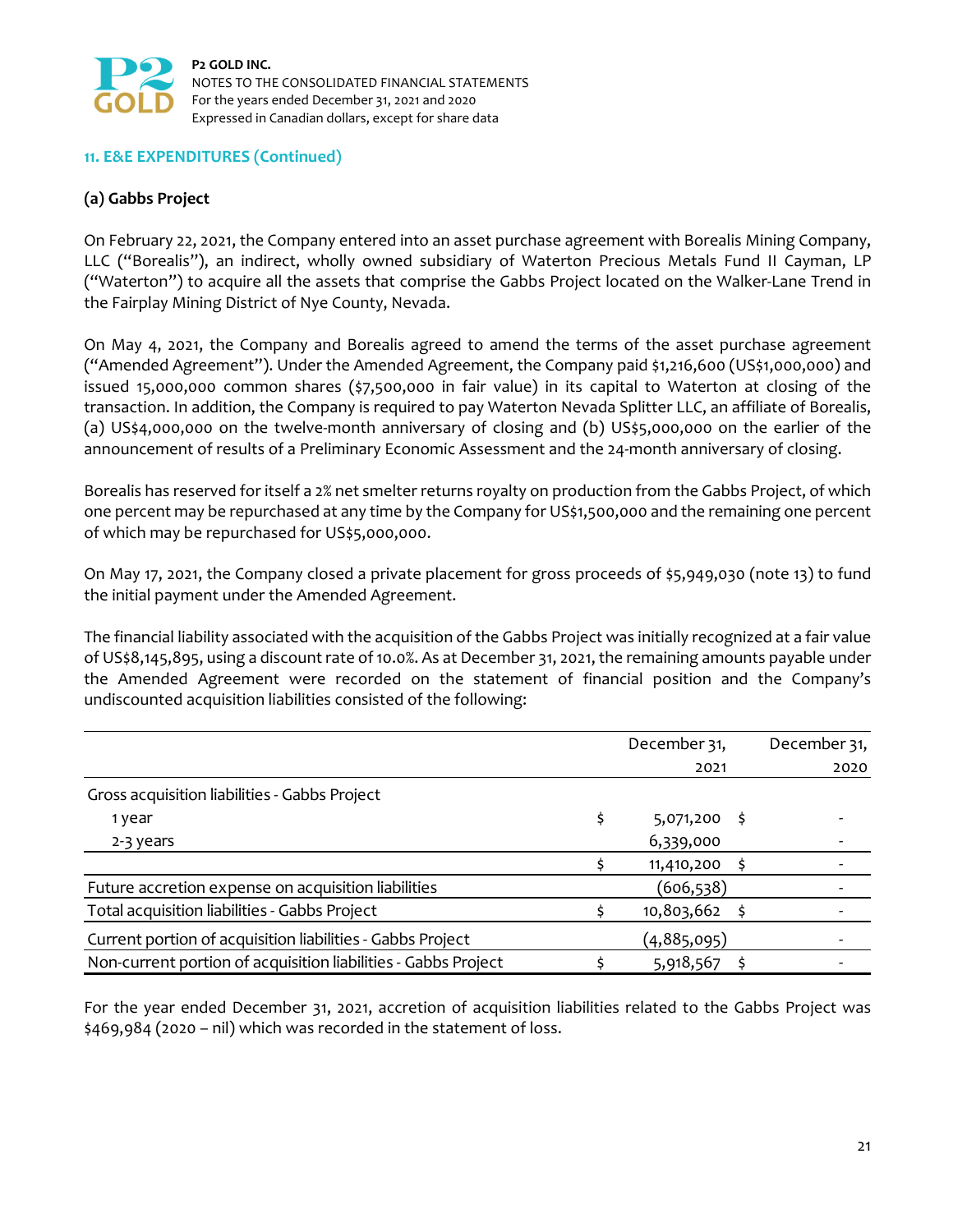

# **11. E&E EXPENDITURES (Continued)**

#### **(b) Option agreements**

For the years ended December 31, 2021 and 2020, the Company paid in cash and issued in common shares the following amounts under the option agreements for its mineral projects:

|                             |   |         |                          |                   |                          |               | For the year ended |
|-----------------------------|---|---------|--------------------------|-------------------|--------------------------|---------------|--------------------|
|                             |   |         |                          | December 31, 2021 |                          |               | December 31, 2020  |
|                             |   | Cash    | Common                   | Fair value of     | Cash                     | Common        | Fair value of      |
|                             |   | paid    | shares issued            | shares issued     | paid                     | shares issued | shares issued      |
| <b>Silver Reef Property</b> | S | 200,000 | 200,000 \$               | 100,000           | 50,000                   | $200,000$ \$  | 126,000            |
| <b>BAM Property</b>         |   | 150,000 | 200,000                  | 90,000            | 60,000                   | 200,000       | 126,000            |
| <b>Todd Creek Property</b>  |   | 150,000 | $\overline{\phantom{0}}$ |                   | 100,000                  | 200,000       | 126,000            |
| Stockade Property           |   | 25,139  | $\overline{\phantom{0}}$ |                   | 28,050                   | 100,000       | 53,000             |
| Natlan Property             |   | 25,000  | 100,000                  | 40,000            | $\overline{\phantom{0}}$ |               |                    |
| Lost Cabin Property         |   | 18,651  | -                        |                   | 6,668                    | 100,000       | 55,000             |
|                             |   | 568,790 | 500,000 \$               | 230,000           | 244,718                  | 800,000       | 486,000            |

During the year ended December 31, 2021, the Company terminated the mineral leases and option agreements for the Stockade Property, the Todd Creek Property and the Natlan Property.

*Future requirements under option agreements*

The Company has the following cash and share requirements under its existing option agreements:

| Project                             | Acquired<br>ownership | Form          | 2022      | 2023      | Total     |
|-------------------------------------|-----------------------|---------------|-----------|-----------|-----------|
| BAM Property <sup>(1)</sup>         | 70%                   | Cash          | \$200,000 | \$550,000 | \$750,000 |
|                                     |                       | <b>Shares</b> | 200,000   | 800,000   | 1,000,000 |
| Silver Reef Property <sup>(2)</sup> | 70%                   | Cash          | \$500,000 |           | 500,000   |
|                                     |                       | <b>Shares</b> | 800,000   |           | 800,000   |
| Lost Cabin Property <sup>(3)</sup>  | 100%                  | Cash          | 31,695    | 50,712    | 82,407    |

Following exercise of the option for the BAM Property, the Company has the right for a period of 120 days to acquire the remaining 30% interest, for a total of 100%, on payment of \$7,500,000, of which, up to \$4,000,000 may be paid in shares of the Company. If the Company elects not to purchase the remaining 30% interest, the Company and the vendor shall form a joint venture, with the Company appointed the operator. In the first three years of the joint venture, if the vendor fails to sell its interest, the vendor's interest will convert to a 2% net smelter returns royalty with the Company having the opportunity to purchase the vendor's interest prior to conversion for \$7,500,000.

 $(2)$  Following exercise of the option for the Silver Reef Property, the Company has the right for a period of 120 days to acquire the remaining 30% interest, for a total of 100%, on payment of \$7,500,000, of which, up to \$4,000,000 may be paid in shares of the Company. If the Company elects not to purchase the remaining 30% interest, the Company and the vendor shall form a joint venture, with the Company appointed the operator. In the first three years of the joint venture, if the vendor fails to sell its interest, the vendor's interest will convert to a 3% net smelter returns royalty with the Company having the opportunity to purchase the vendor's interest prior to conversion for \$7,500,000.

(3) Pre-production payments of US\$20,000 are required every six months after March 10, 2023.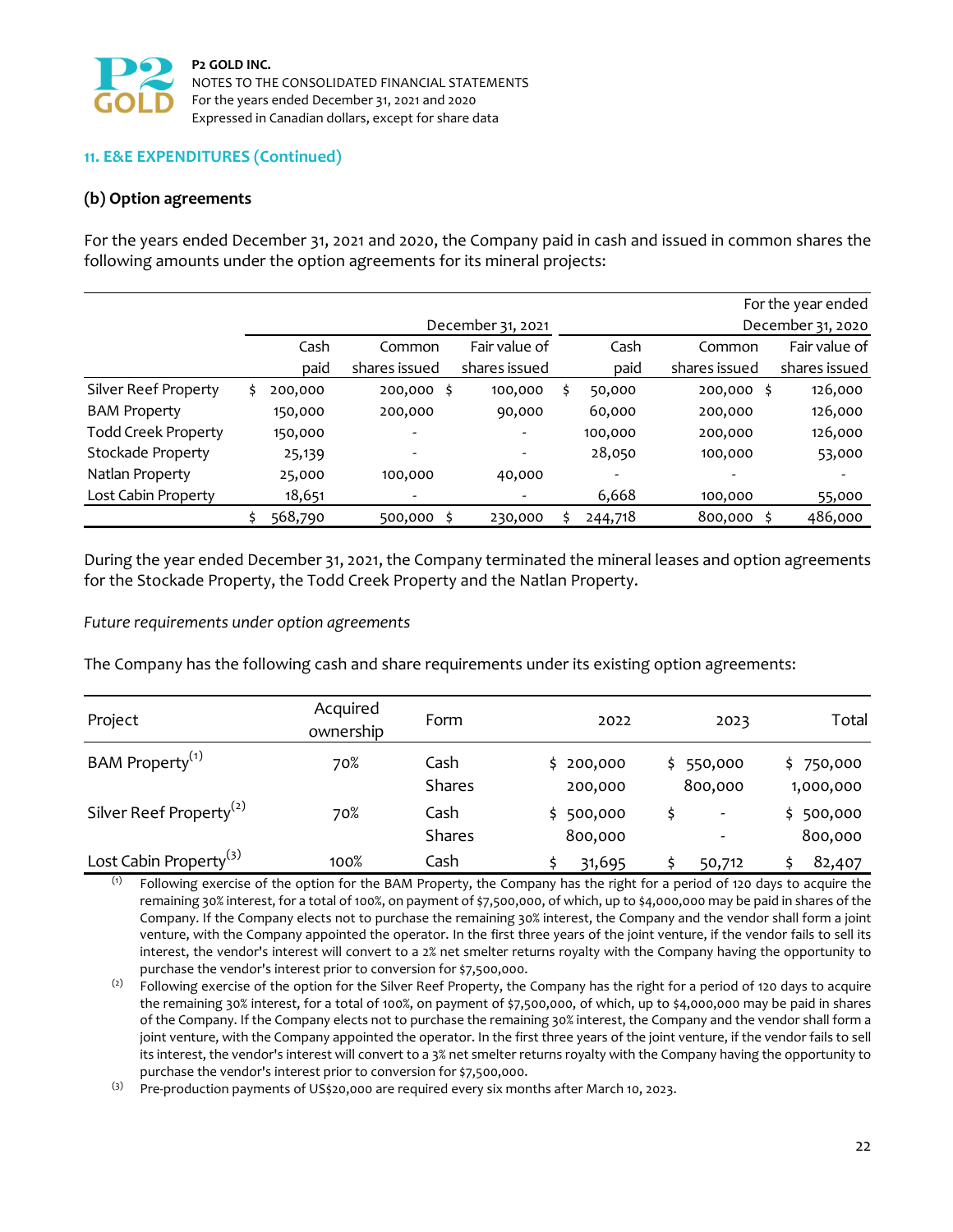

# **11. E&E EXPENDITURES (Continued)**

In addition to the cash and share requirements under the existing option agreements, there are minimum cumulative spending requirements on the properties as follows:

| Project                            | 2021    | 2022                     | 2023                     | <b>Status</b> |
|------------------------------------|---------|--------------------------|--------------------------|---------------|
| <b>BAM Property</b>                | 150,000 | 400,000                  | \$750,000                | Completed     |
| Silver Reef Property               | 250,000 | 750,000                  | 2,000,000                | In progress   |
| Lost Cabin Property <sup>(1)</sup> | 30,000  | $\overline{\phantom{0}}$ | $\overline{\phantom{0}}$ | Completed     |

(1) The spending requirements for the Lost Cabin Property are in USD. The option agreement for the Lost Cabin Property also requires a minimum of 2,000 meters of drilling in 2022, which remains in progress.

# **(c) Timmins Property**

On April 28, 2021, the Company executed an agreement with an arm's length private corporation for the sale of all its interest in the Timmins Property for proceeds of \$10. The purchaser assumed all liabilities associated with the property.

#### **(d) E&E expenditures – Nature of expense**

The E&E expenditures of the Company, by nature of expense, for the years ended December 31, 2021 and 2020 were as follows:

|                                  |                  | For the year ended |
|----------------------------------|------------------|--------------------|
|                                  | December 31,     | December 31,       |
|                                  | 2021             | 2020               |
| Acquisition costs                | \$<br>20,069,919 | 847,937<br>- \$    |
| <b>Drilling</b>                  | 995,226          | 647,266            |
| Helicopters                      | 663,045          | 944,380            |
| Consulting                       | 616,020          | 366,193            |
| Camp costs                       | 514,895          | 107,304            |
| Assays                           | 493,670          | 184,605            |
| Geophysical and other surveys    | 435,200          | 598,038            |
| Salaries and benefits            | 394,883          |                    |
| Technical and assessment reports | 248,253          | 99,114             |
| Government payments              | 213,242          | 20,492             |
| Equipment rentals                | 187,513          | 8,766              |
| Travel expenses                  | 145,315          | 78,300             |
| Other E&E expenditures           | 93,780           | 16,128             |
| <b>BCMETC recovery</b>           | (401,788)        |                    |
|                                  | \$<br>24,669,173 | 3,918,523          |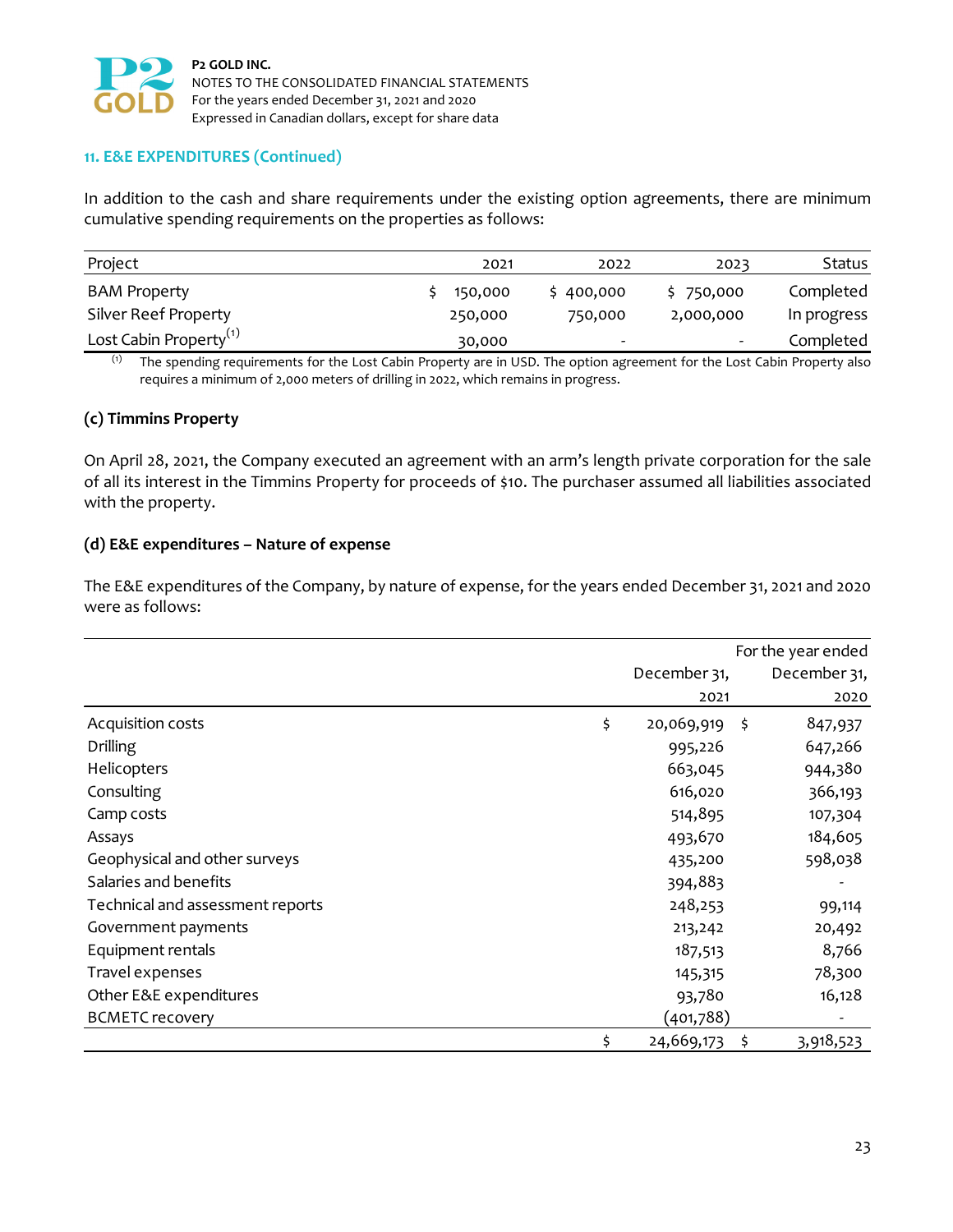

#### **12. INTEREST AND FINANCE EXPENSE**

|                                                      | For the year ended |  |              |  |
|------------------------------------------------------|--------------------|--|--------------|--|
|                                                      | December 31,       |  | December 31, |  |
|                                                      | 2021               |  | 2020         |  |
| Accretion of acquisition liabilities - Gabbs Project | 469,984            |  |              |  |
| Interest expense on leases                           | 30,787             |  | 1,527        |  |
|                                                      | 500,771            |  | 1,527        |  |

# **13. SHARE CAPITAL AND OTHER RESERVES**

#### **(a) Share capital**

At December 31, 2021, the authorized share capital of the Company consisted of an unlimited number of common shares without par value.

For the year ended December 31, 2021, the Company issued 500,000 common shares (2020 – 800,000) with a fair value in the amount of \$230,000 (2020 – \$486,000) related to obligations under option agreements. For by property details related to common shares issued under option agreements, refer to note 11b.

On December 23, 2021, the Company completed the following private placements:

- A private placement of 3,959,933 flow‐through units at a price of \$0.77 per unit for gross proceeds of \$3,049,148. Each unit consisted of one flow‐through common share in the capital of the Company and one non‐flow through common share purchase warrant. The Company bifurcated the gross proceeds between share capital of \$2,296,761 and flow-through share premium of \$752,387.
- A private placement of 1,458,616 premium flow-through units at a price of \$0.84 per unit for gross proceeds of \$1,225,237. Each unit consisted of one premium flow‐through common share in the capital of the Company and one non‐flow through common share purchase warrant. The Company bifurcated the gross proceeds between share capital of \$845,997 and flow-through share premium of \$379,240.
- A private placement of 2,421,188 units at a price of \$0.58 per unitfor gross proceeds of \$1,404,289. Each unit consisted of one common share in the capital of the Company and one common share purchase warrant.

For the completed private placements, each warrant entitles the holder to purchase one additional non‐flow through common share in the capital of the Company at an exercise price of \$0.90 per common share for a period of two years from the date of issue. If after four months from the date of issue, the closing price of the common shares of the Company on the Exchange is equal to or greater than \$1.75 for a period of 10 consecutive trading days at any time prior to the expiry date, the Company will have the right to accelerate the expiry date of the warrants. Using the residual method, the warrants were valued at nil. Total share issuance costs associated with the private placements were \$575,396 including finder's fees of \$511,781 consisting of \$309,475 in cash and \$202,306 related to 423,059 brokers warrants issued.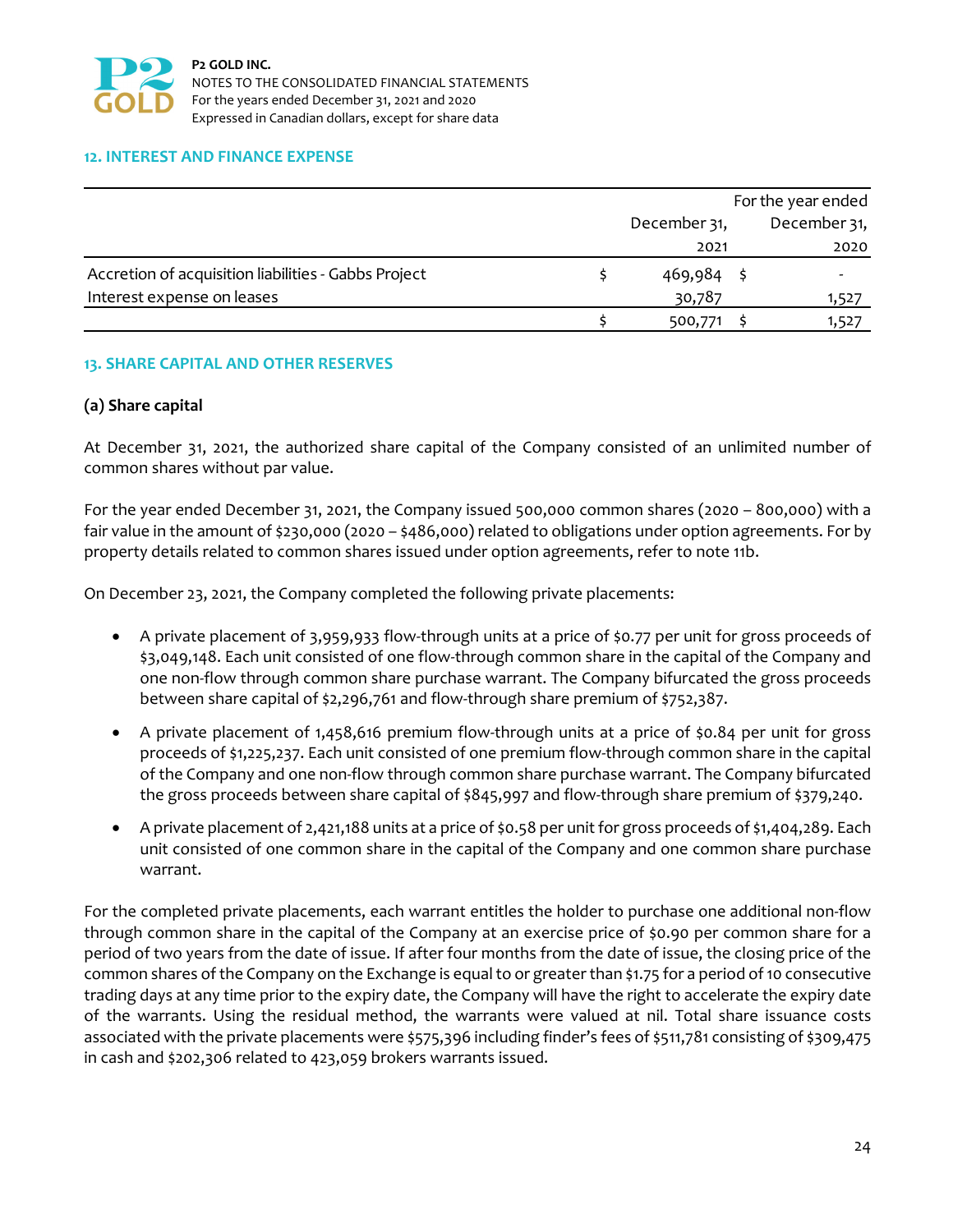

On September 29, 2021, the Company completed a non‐brokered private placement of 2,520,000 flow‐through shares at a price of \$0.50 per share for gross proceeds of \$1,260,000, before share issuance costs of \$19,750. The Company bifurcated the gross proceeds between share capital of \$907,200 and flow‐through share premium of \$352,800.

On June 4, 2021, the Company completed a private placement of 2,917,170 flow-through units at a price of \$0.60 per unit for gross proceeds of \$1,750,302. Each unit consisted of one flow‐through common share in the capital of the Company and one non‐flow through common share purchase warrant. Each warrant entitles the holder to purchase one additional non‐flow through common share in the capital of the Company at an exercise price of \$0.85 per common share for a period of two years from the date of issue. If after four months from the date of issue, the closing price of the common shares of the Company on the Exchange is equal to or greater than \$1.50 for a period of 10 consecutive trading days at any time prior to the expiry date, the Company will have the right to accelerate the expiry date of the warrants. Using the residual method, the warrants were valued at \$87,515. The Company bifurcated the remaining gross proceeds between share capital of \$1,371,070 and flow-through share premium of \$291,717. Total share issuance costs associated with the flow through private placement were \$79,915, including finder's fees of \$54,780.

On May 17, 2021, the Company completed a private placement of 11,898,060 units at a price of \$0.50 per unit for gross proceeds of \$5,949,030. Each unit consisted of one common share in the capital of the Company and one common share purchase warrant. Each warrant entitles the holder to purchase one additional common share in the capital of the Company at an exercise price of \$0.85 per common share for a period of two years from the date of issue. If after four months from the date of issue, the closing price of the common shares of the Company on the Exchange is equal to or greater than \$1.50 for a period of 10 consecutive trading days at any time prior to the expiry date, the Company will have the right to accelerate the expiry date of the warrants. Using the residual method, the warrants were valued at nil. Total share issuance costs associated with the private placement were \$227,742, including finder's fees of \$175,533 consisting of \$93,570 in cash and \$81,983 related to 187,140 brokers warrants issued.

On May 17, 2021, the Company issued 15,000,000 common shares (\$7,500,000 in fair value) related to the acquisition of the Gabbs Project (note 11a).

On November 18, 2020, the Company completed a private placement of 3,560,000 units at a price of \$0.40 per unit for gross proceeds of \$1,424,000. Each unit consisted of one common share in the capital of the Company and one common share purchase warrant. Each warrant entitles the holder to purchase one additional common share in the capital of the Company at an exercise price of \$0.65 per common share for a period of two years from the date of issue. If after four months from the date of issue, the closing price of the common shares of the Company on the Exchange is equal to or greater than \$1.00 for a period of 10 consecutive trading days at any time prior to the expiry date, the Company will have the right to accelerate the expiry date of the warrants. Using the residual method, the warrants were valued at nil. Total share issuance costs associated with the private placement were related to finder's fees in the amount of \$16,080.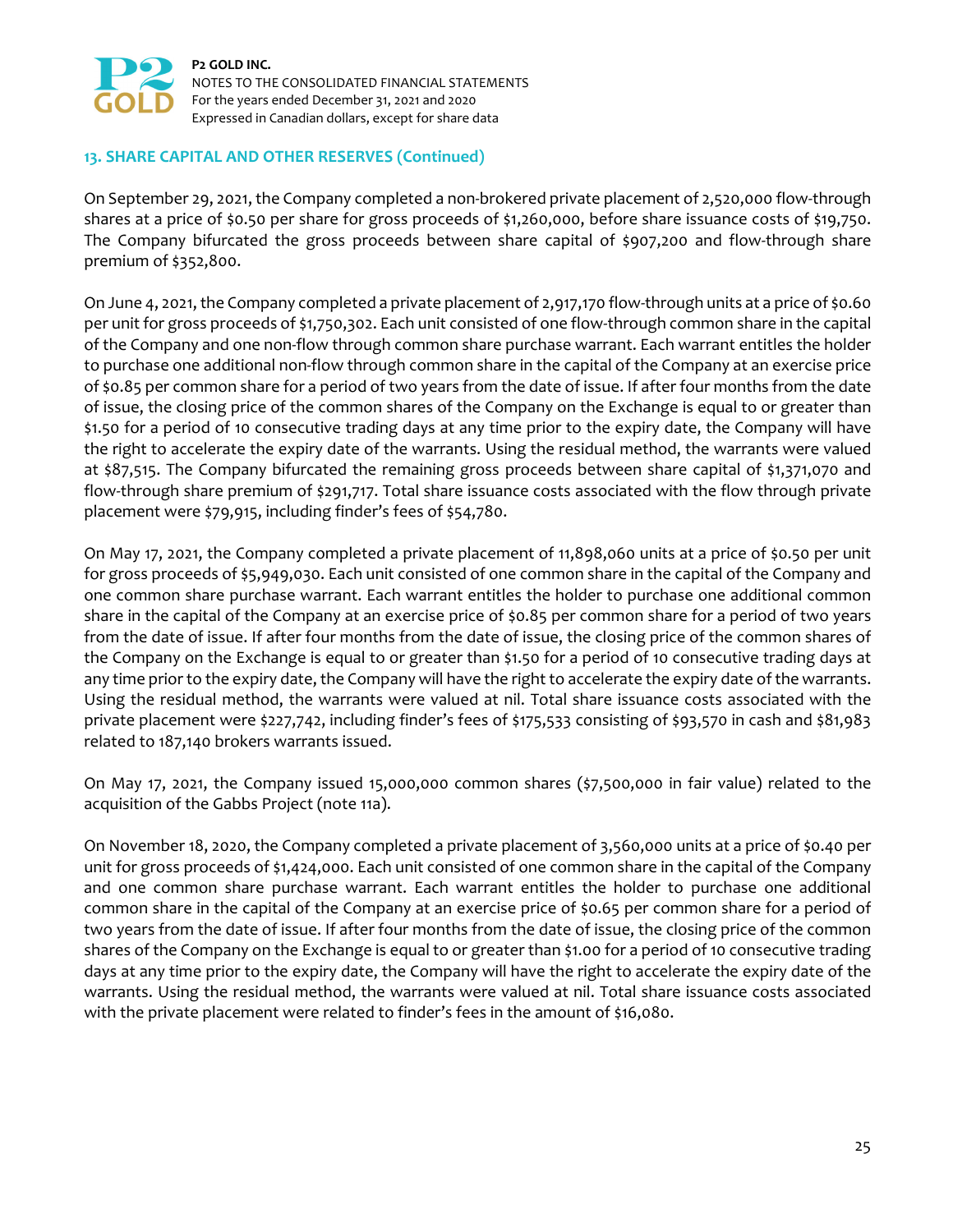

On July 28, 2020, the Company completed a private placement of 4,600,000 units at a price of \$0.50 per unit for gross proceeds of \$2,300,000. Each unit consisted of one common share in the capital of the Company and one common share purchase warrant. Each warrant entitles the holder to purchase one additional common share in the capital of the Company at an exercise price of \$0.75 per common share for a period of two years from the date of issue. If after four months from the date of issue, the closing price of the common shares of the Company on the Exchange is equal to or greater than \$1.25 for a period of 10 consecutive trading days at any time prior to the expiry date, the Company will have the right to accelerate the expiry date of the warrants. Using the residual method, the warrants were valued at nil. In conjunction with the private placement, the Company completed a private placement of 2,000,000 flow‐through shares at a price of \$0.60 per share for gross proceeds of \$1,200,000. The Company bifurcated the gross proceeds between share capital of \$1,000,000 and flow‐through share premium of \$200,000. Total share issuance costs associated with both private placements were \$118,885, including finder's fees of \$79,215.

On April 16, 2020, the Company completed a non-brokered private placement of 10,000,000 common shares at a price of \$0.05 per share for gross proceeds of \$500,000.

On January 9, 2020, the Company consolidated its outstanding common shares on a 6:1 basis. Prior to consolidation, the Company had 51,350,000 common shares issued and outstanding. Upon completion of the consolidation, the Company had 8,558,331 common shares issued and outstanding.

#### **(b) Other reserves**

The Company's other reserves consisted of the following:

|                               | December 31, | December 31, |
|-------------------------------|--------------|--------------|
|                               | 2021         | 2020         |
| Other reserve - Share options | 1,904,342    | 939,282      |
| Other reserve - Warrants      | 381,293      | 9,489        |
|                               | 2,285,635    | 948,771      |

# **(c) Share options**

The Company has adopted an incentive share option plan which provides that the Board of Directors of the Company may from time to time, in their discretion, and in accordance with Exchange requirements, grant to its directors, officers, employees and consultants of the Company, non-transferable options to purchase common shares, provided that the number of common shares reserved for issue does not exceed 10% of the number of then outstanding common shares. The term of each share option is set by the Board of Directors at the time of grant but cannot exceed a maximum term of ten years from the date of grant. The exercise price of each share option is set by the Board of Directors at the time of grant but cannot be less than the then market price of common shares.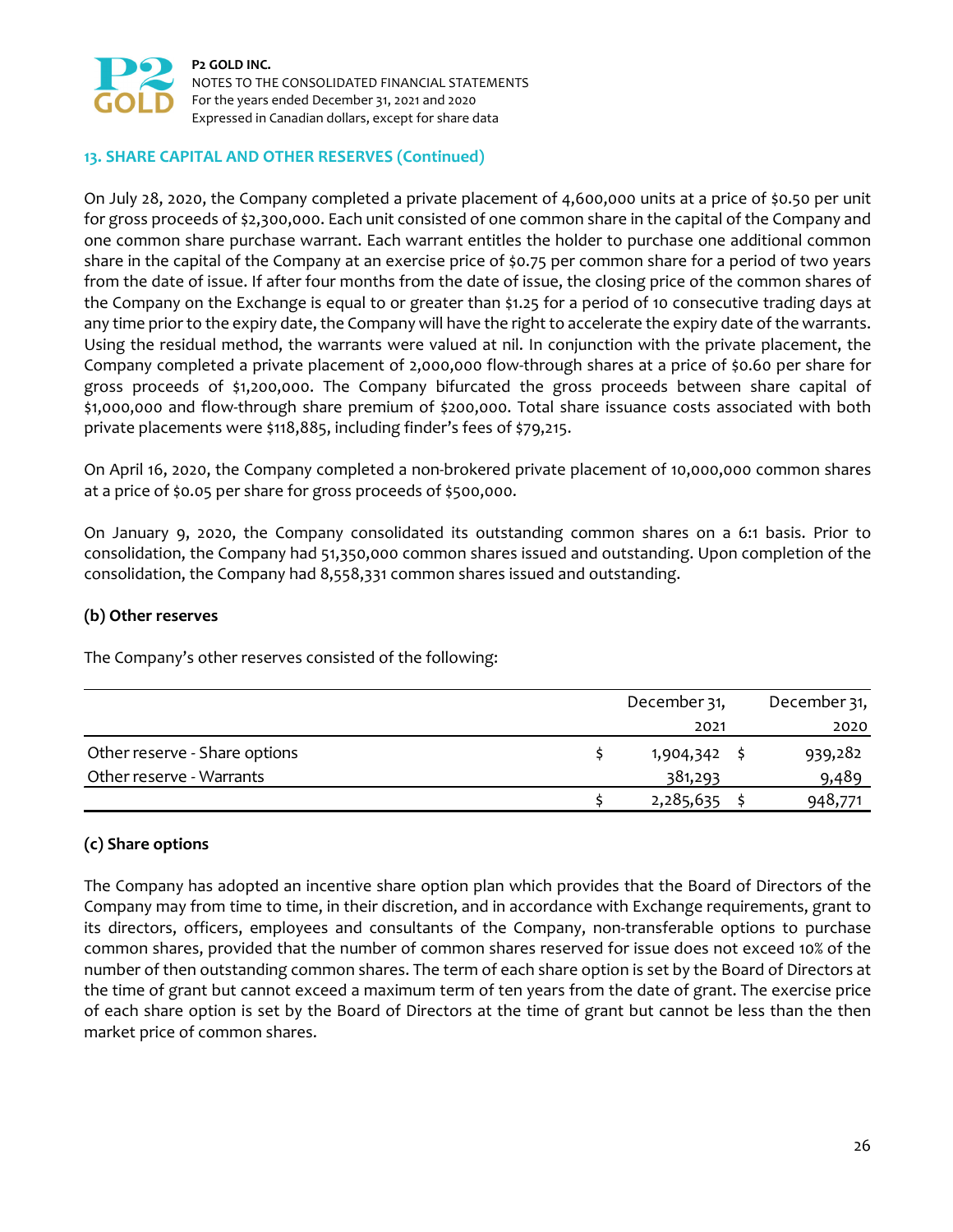

The following table summarizes the changes in share options for the year ended December 31:

|                           | 2021           |                | 2020          |                          |  |
|---------------------------|----------------|----------------|---------------|--------------------------|--|
|                           |                | Weighted       |               | Weighted                 |  |
|                           | Number of      | average        | Number of     | average                  |  |
|                           | share options  | exercise price | share options | exercise price           |  |
| Outstanding, January 1,   | 2,660,000<br>Ś | 0.48           | 800,000<br>Ś  | 0.53                     |  |
| Granted                   | 2,270,000      | 0.50           | 1,985,000     | 0.47                     |  |
| Exercised                 | (154, 584)     | 0.37           |               | $\overline{\phantom{a}}$ |  |
| Forfeited                 | (57, 750)      | 0.49           | (68,750)      | 0.55                     |  |
| Expired                   | (33,500)       | 0.52           | (56, 250)     | 0.60                     |  |
| Outstanding, December 31, | 4,684,166      | 0.50           | 2,660,000     | 0.48                     |  |

For the options exercised during the year, the related weighted average share price at the time of exercise was \$0.60 (2020 – nil).

The following table summarizes information about share options outstanding and exercisable at December 31, 2021:

|                 |               | Share options outstanding |                | Share options exercisable |
|-----------------|---------------|---------------------------|----------------|---------------------------|
|                 | Number of     | Weighted                  | Number of      | Weighted                  |
|                 | share options | average years             | share options  | average                   |
| Exercise prices | outstanding   | to expiry                 | exercisable    | exercise price            |
| $$0.26 - $0.50$ | 1,347,500     | 1.00                      | $1,103,667$ \$ | 0.34                      |
| $$0.51 - $0.75$ | 3,336,666     | 1.20                      | 2,727,816      | 0.56                      |
|                 | 4,684,166     | 1.14                      | 3,831,483      | 0.50                      |

The total share-based compensation expense for the year ended December 31, 2021 was \$1,013,248 (2020 -\$664,426) which was expensed in the statement of loss.

The following are the weighted average assumptions used to estimate the fair value of share options granted for the years ended December 31, 2021 and 2020 using the Black‐Scholes pricing model:

|                         |              | For the year ended |  |  |  |
|-------------------------|--------------|--------------------|--|--|--|
|                         | December 31, | December 31,       |  |  |  |
|                         | 2021         | 2020               |  |  |  |
| Expected life           | 2 years      | 2 years            |  |  |  |
| Expected volatility     | 195.33%      | 215.32%            |  |  |  |
| Risk-free interest rate | 0.30%        | 0.25%              |  |  |  |
| Expected dividend yield | Nil          | Nil                |  |  |  |
| Forfeiture rate         | Nil          | Nil                |  |  |  |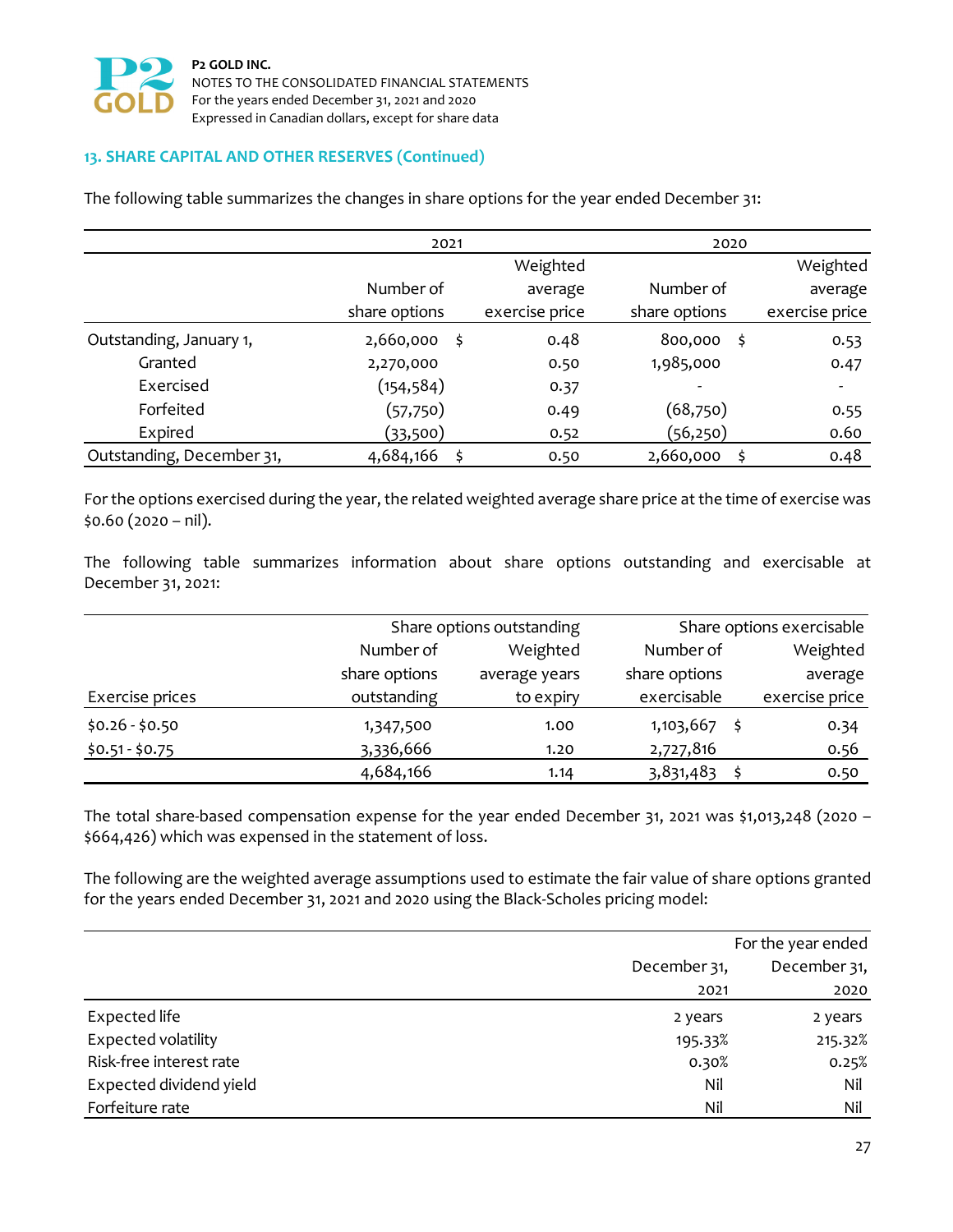

Option pricing models require the input of subjective assumptions including the expected price volatility and expected share option life. Changes in these assumptions would have a significant impact on the fair value calculation.

#### **(d) Warrants**

The following table summarizes the changes in warrants for the year ended December 31:

|                                 | 2021            |         | 2020            |           |
|---------------------------------|-----------------|---------|-----------------|-----------|
|                                 | Number of       | Warrant | Number of       | Warrant   |
|                                 | warrants        | reserve | warrants        | reserve   |
| Outstanding, January 1,         | 8,176,666<br>\$ | 9,489   | 301,249<br>\$   | 131,807   |
| Transactions during the period: |                 |         |                 |           |
| Warrants issued -               |                 |         |                 |           |
| private placements              | 14,319,248      |         | 8,160,000       |           |
| Warrants issued - flow-through  |                 |         |                 |           |
| share private placements        | 8,335,719       | 87,515  |                 |           |
| Broker's warrants issued -      |                 |         |                 |           |
| private placements              | 610,199         | 284,289 |                 |           |
| Fair value adjustment           |                 |         |                 |           |
| for warrants issued - MOU       |                 |         |                 | 461       |
| Warrants expired                |                 |         | (284,583)       | (122,779) |
| Outstanding, December 31,       | 31,441,832<br>Ś | 381,293 | 8,176,666<br>\$ | 9,489     |

At December 31, 2021, the weighted average exercise price for the outstanding warrants is \$0.83 (2020 - \$0.71).

Warrants issued in the flow-through share private placement were valued at \$87,515 (2020 – nil) using the residual method.

Brokers warrants issued in connection with the private placements were valued at \$284,289 (2020 – nil) using the Black Scholes pricing model. The following are the weighted average assumptions used to estimate the fair value of brokers warrants issued for the years ended December 31, 2021 and 2020 using the Black‐Scholes pricing model:

|                         |              | For the year ended |  |  |
|-------------------------|--------------|--------------------|--|--|
|                         | December 31, | December 31,       |  |  |
|                         | 2021         | 2020               |  |  |
| Expected life           | 2 years      | N/A                |  |  |
| Expected volatility     | 184.52%      | N/A                |  |  |
| Risk-free interest rate | 0.77%        | N/A                |  |  |
| Expected dividend yield | Nil          | N/A                |  |  |
| Forfeiture rate         | Nil          | N/A                |  |  |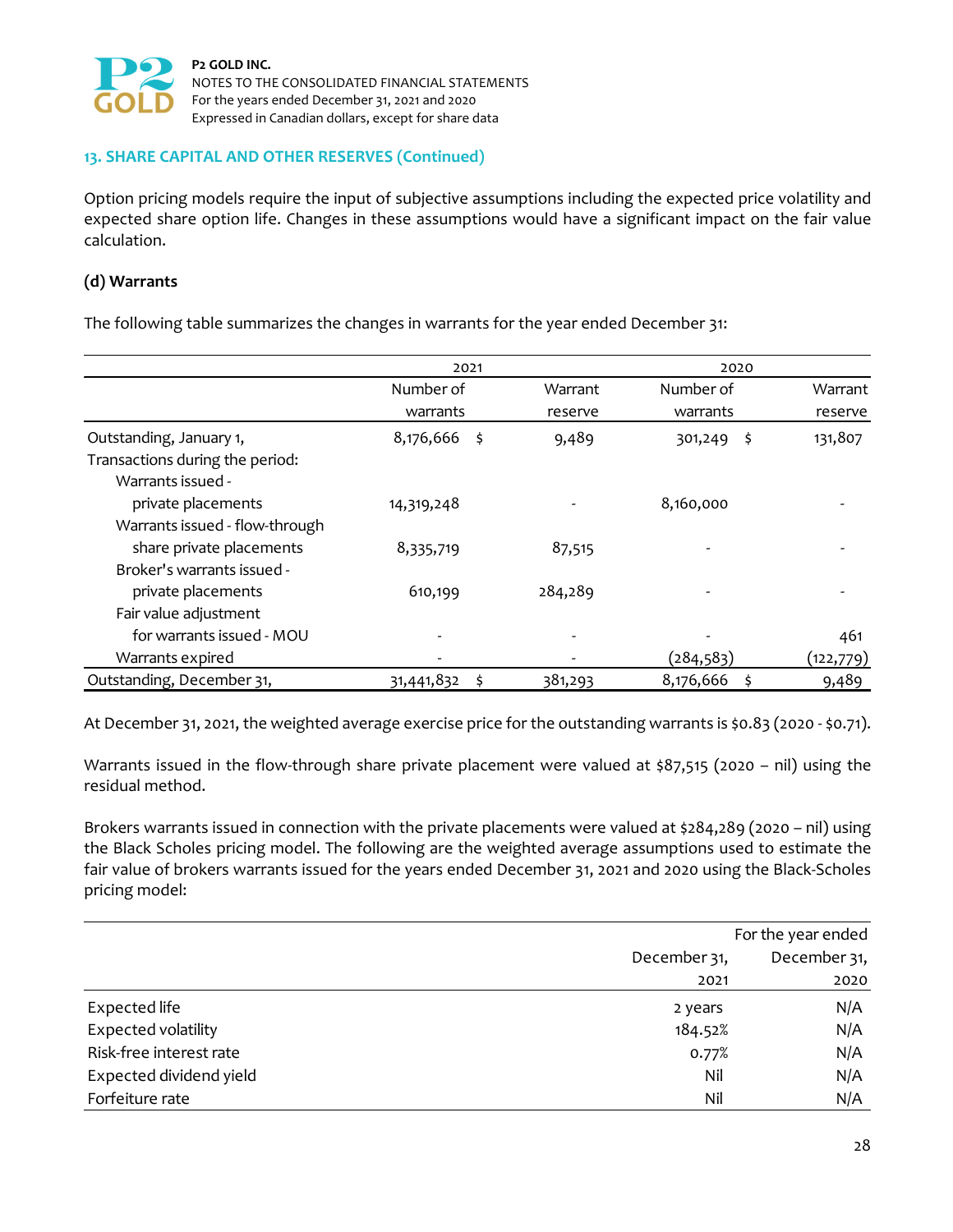

#### **14. RELATED PARTIES**

Key management includes the Company's directors and officers including its President and Chief Executive Officer, Chief Exploration Officer, Executive Vice President and Chief Financial Officer. It also includes the Company's former directors and officers.

Directors and key management compensation:

|                                | For the year ended |  |              |
|--------------------------------|--------------------|--|--------------|
|                                | December 31,       |  | December 31, |
|                                | 2021               |  | 2020         |
| Share-based compensation       | 852,476            |  | 609,116      |
| Salaries and benefits          | 302,023            |  |              |
| Management and consulting fees | 76,995             |  | 154,843      |
|                                | 1,231,494          |  | 763,959      |

As at December 31, 2021, accounts payable and accrued liabilities include \$16,850 (2020 – \$12,870) owed to four officers of the Company for reimbursement of transactions incurred in the normal course of business.

#### **15. FINANCIAL RISK MANAGEMENT**

The Company has exposure to a variety of financial risks: market risk (including currency risk and interest rate risk), credit risk and liquidity risk from its use of financial instruments.

This note presents information about the Company's exposure to each of these risks, the Company's objectives, policies and processes for measuring and managing risk, and the Company's management of capital. Risk management is the responsibility of management and is carried out under the oversight of and policies approved by the Board of Directors. Material risks are monitored and are regularly discussed with the Audit Committee and the Board of Directors.

# **(a) Market risk**

Market risk is the risk that changes in market prices, such as foreign exchange rates and interest rates will affect the Company's cash flows or value of its financial instruments.

*(i) Currency risk*

The Company is subject to currency risk on financial instruments that are denominated in currencies that are not the same as the functional currency of the entity that holds them. Exchange gains and losses would impact the statement of loss.

The Company is exposed to currency risk through cash and cash equivalents and accounts payable and accrued liabilities held in the parent entity which are denominated in USD.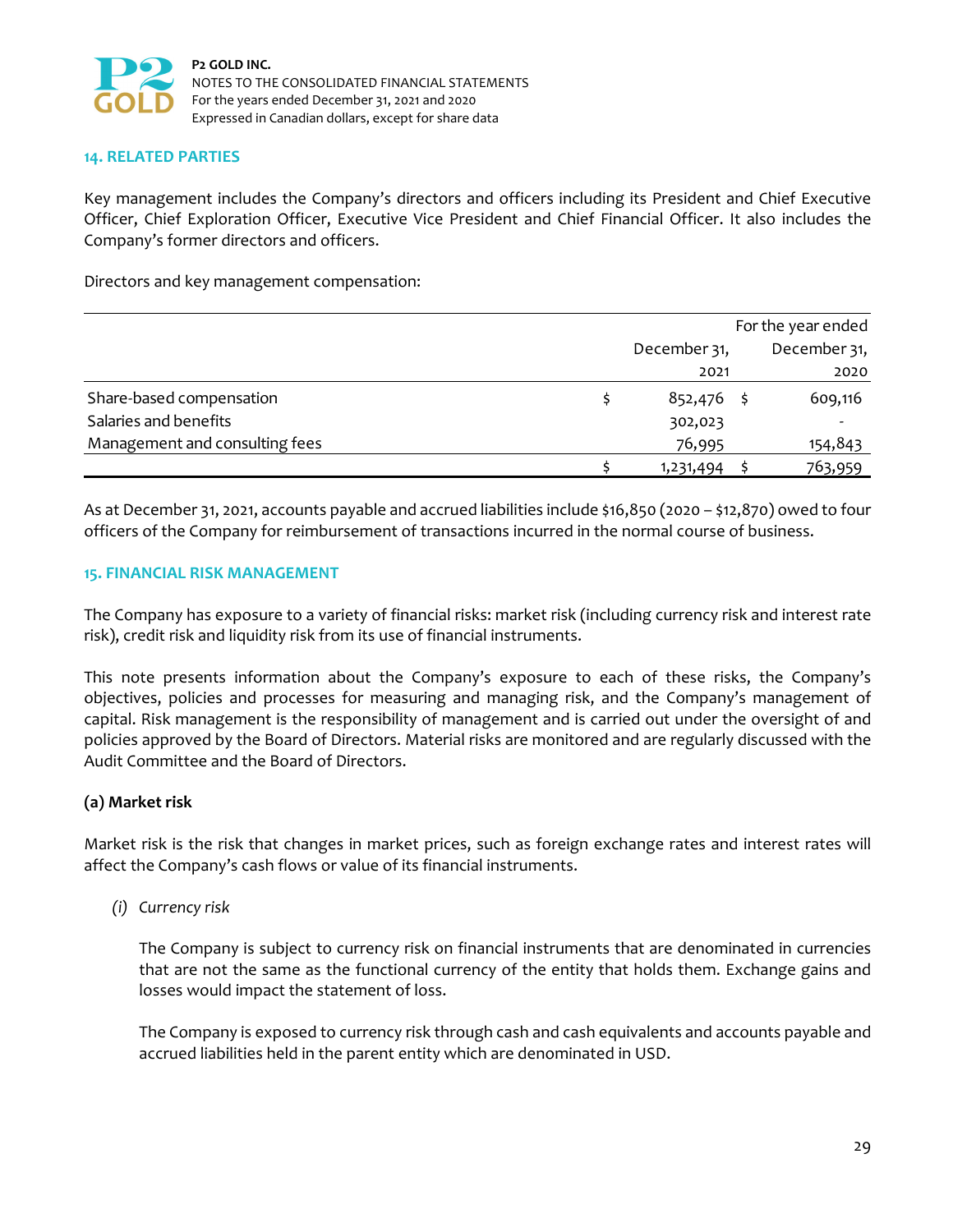

#### **15. FINANCIAL RISK MANAGEMENT (Continued)**

The following table shows the impact on pre-tax loss of a 10% change in the USD:CAD exchange rate on financial assets and liabilities denominated in USD, as of December 31, 2021, with all other variables held constant:

|                                          | Impact of currency rate change on pre-tax loss |              |  |              |
|------------------------------------------|------------------------------------------------|--------------|--|--------------|
|                                          |                                                | 10% increase |  | 10% decrease |
| Cash and cash equivalents                |                                                | 7,157 \$     |  | (7, 157)     |
| Accounts payable and accrued liabilities |                                                | (27,468)     |  | 27,468       |

#### *(ii) Interest rate risk*

The Company is subject to interest rate risk with respect to its investments in cash and cash equivalents. The Company's current policy is to invest cash at floating rates of interest with cash reserves to be maintained in cash and cash equivalents in order to maintain liquidity. Fluctuations in interest rates when cash and cash equivalents mature impact interest and finance income earned.

The impact on pre-tax loss of a 1% change in interest rates on financial assets and liabilities as of December 31, 2021, with all other variables held constant, would be nominal.

#### **(b) Credit risk**

Credit risk is the risk of potential loss to the Company if the counterparty to a financial instrument fails to meet its contractual obligations. The Company limits its exposure to credit risk on financial assets through investing its cash and cash equivalents with high‐credit quality financial institutions and its restricted cash with the BC Ministry of Energy, Mines and Low Carbon Innovation. Management believes there is a nominal expected credit loss associated with its financial assets.

# **(c) Liquidity risk**

Liquidity risk is the risk that the Company will not be able to meet its financial obligations as they fall due. The Company manages liquidity risk by monitoring actual and projected cash flows and matching the maturity profile of financial assets and liabilities. Cash flow forecasting is performed regularly to ensure that there is sufficient liquidity in order to meet short-term business requirements.

Refer to note 1b for further discussion regarding the Company's ability to continue as a going concern.

The Company has issued surety bonds to support future decommissioning and restoration provisions.

The Company's financial obligations consist of accounts payable and accrued liabilities, lease obligations and acquisition liabilities related to the Gabbs Project.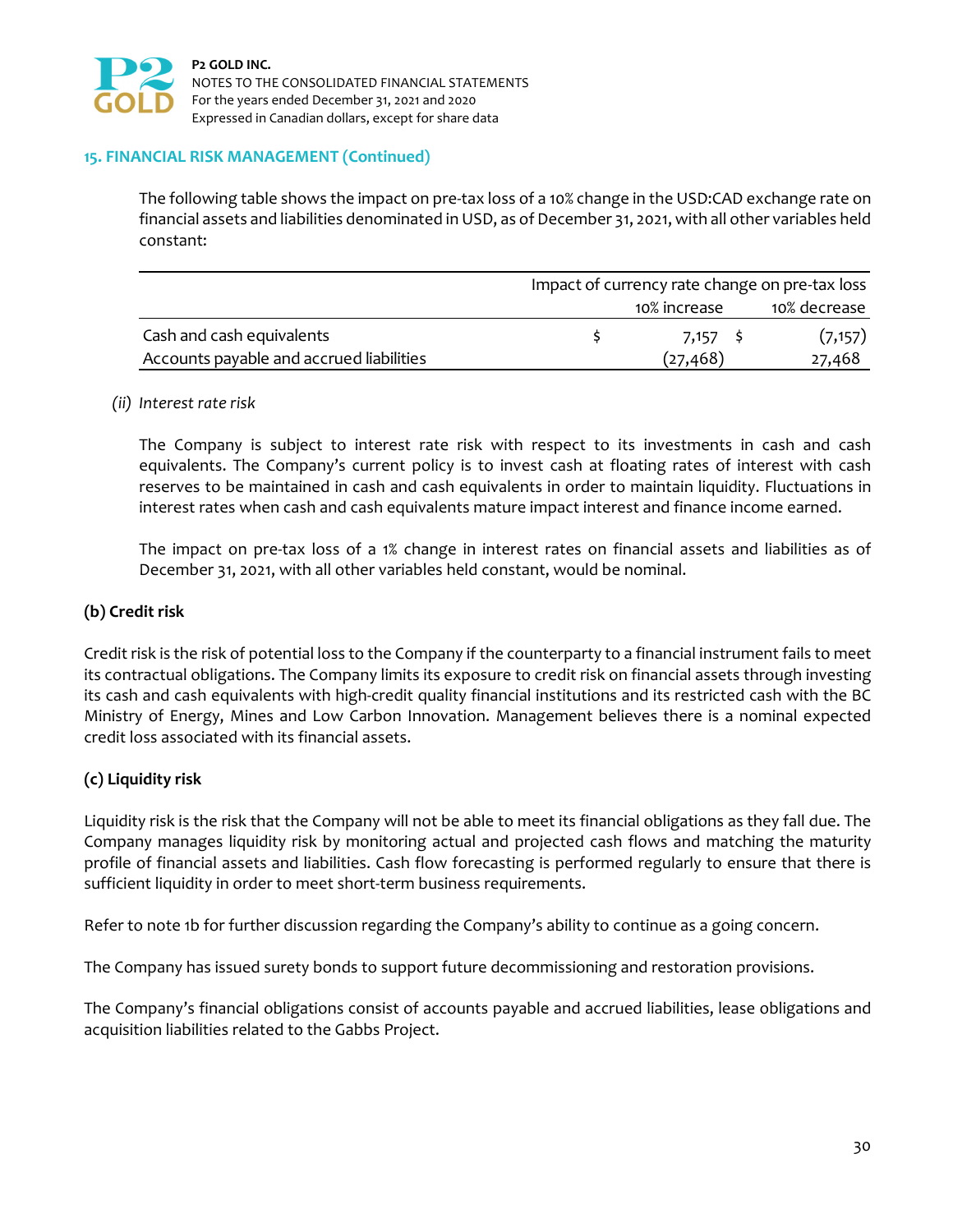

# **15. FINANCIAL RISK MANAGEMENT (Continued)**

The maturity of financial liabilities as at December 31, 2021 is as follows:

|                           | 1 year    | 2-3 years | More than 3<br>vears     | Total        |
|---------------------------|-----------|-----------|--------------------------|--------------|
| Acquisition liabilities - |           |           |                          |              |
| Gabbs Project             | 5,071,200 | 6,339,000 |                          | 11,410,200   |
| Accounts payable and      |           |           |                          |              |
| accrued liabilities       | 418,825   | -         | $\overline{\phantom{a}}$ | 418,825      |
| Lease obligations         | 137,432   | 140,784   | $\overline{\phantom{a}}$ | 278,216      |
|                           | 5,627,457 | 6,479,784 | $\overline{\phantom{a}}$ | 12, 107, 241 |

#### **(d) Capital management**

The Company's objectives in managing capital are to safeguard the ability to continue as a going concern and provide financial capacity to meet its strategic objectives. Management monitors the amount of cash and cash equivalents and equity in the capital structure and adjusts the capital structure, as necessary, to continue as a going concern and to support the acquisition, exploration and development of its mineral projects.

The capital structure of the Company consists of equity attributable to common shareholders, comprising of issued share capital, other reserves, AOCI and deficit.

To maintain or adjust the capital structure, the Company may issue new shares, issue new debt, acquire or dispose of mineral projects to facilitate the management of its capital requirements.

The Company prepares annual expenditure budgets and quarterly cash flow forecasts that are reviewed by the Board of Directors. Forecasts are regularly reviewed and updated for changes in circumstances so that appropriate capital allocation, investment and financing decisions are made for the Company.

#### **(e) Fair value estimation**

The Company's financial assets and liabilities are initially measured and recognized according to a fair value hierarchy that prioritizes the inputs to valuation techniques used to measure fair value. The hierarchy gives the highest priority to unadjusted quoted prices in active markets for identical assets and liabilities and the lowest priority to unobservable inputs.

The three levels of fair value hierarchy are as follows:

- Level 1: Quoted prices in active markets for identical assets or liabilities that the Company has the ability to access at the measurement date.
- Level 2: Inputs other than quoted prices included within Level 1 that are observable for the asset or liability, either directly (i.e. as prices) or indirectly (i.e. derived from prices).
- Level 3: Inputs for the asset or liability that are not based on observable market date.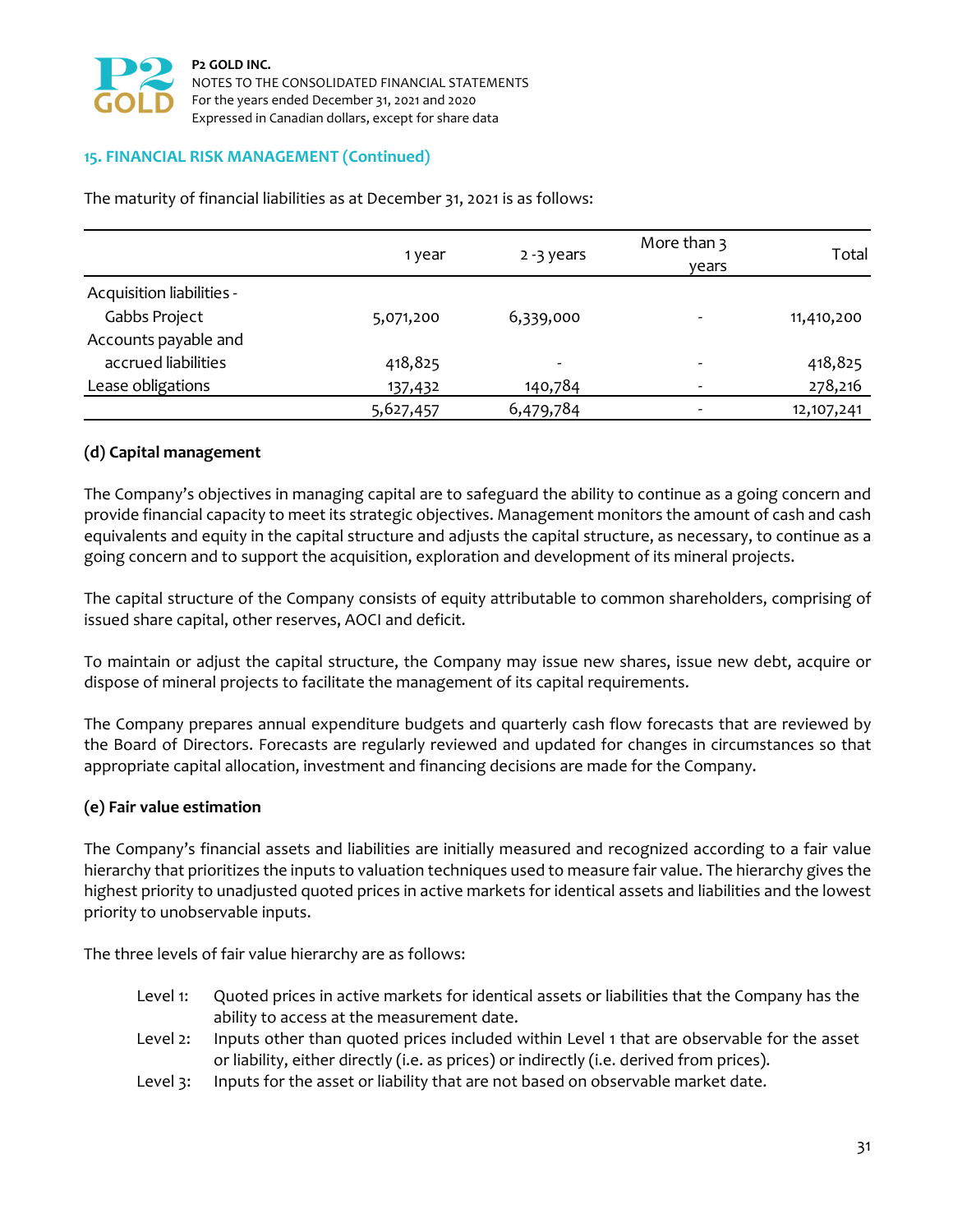

#### **15. FINANCIAL RISK MANAGEMENT (Continued)**

The carrying values of cash and cash equivalents, receivables and other, restricted cash and accounts payable and accrued liabilities approximate their fair values due to the short-term maturity of these financial instruments.

The carrying value of the acquisition liabilities for the Gabbs Project are considered to approximate their fair value.

#### **16. TAXATION**

#### **(a) Deferred income taxes**

The tax effects of temporary differences between the amounts recorded in the Company's accounts and the corresponding amounts as computed for income tax purposes give rise to deferred income taxes as follows:

|                                      | For the year ended       |  |               |
|--------------------------------------|--------------------------|--|---------------|
|                                      | December 31,             |  | December 31,  |
|                                      | 2021                     |  | 2020          |
| E&E expenditures                     | $5,834,225$ \$           |  | 862,433       |
| Tax loss carry forwards              | 1,048,356                |  | 524,745       |
| Share issuance costs                 | 233,360                  |  | 62,263        |
| Property, plant and equipment        | 13,007                   |  |               |
| Deferred income taxes not recognized | (7, 128, 948)            |  | (1, 449, 441) |
|                                      | $\overline{\phantom{a}}$ |  |               |

The Company has tax losses in Canada of approximately \$3,793,765 (2020 – \$1,943,499) expiring in various amounts from 2037 to 2041. A deferred tax asset has not been recognized in respect of the temporary differences, as it is not probable that sufficient future taxable earnings will be available in the periods when deductions from such potential assets will be realized.